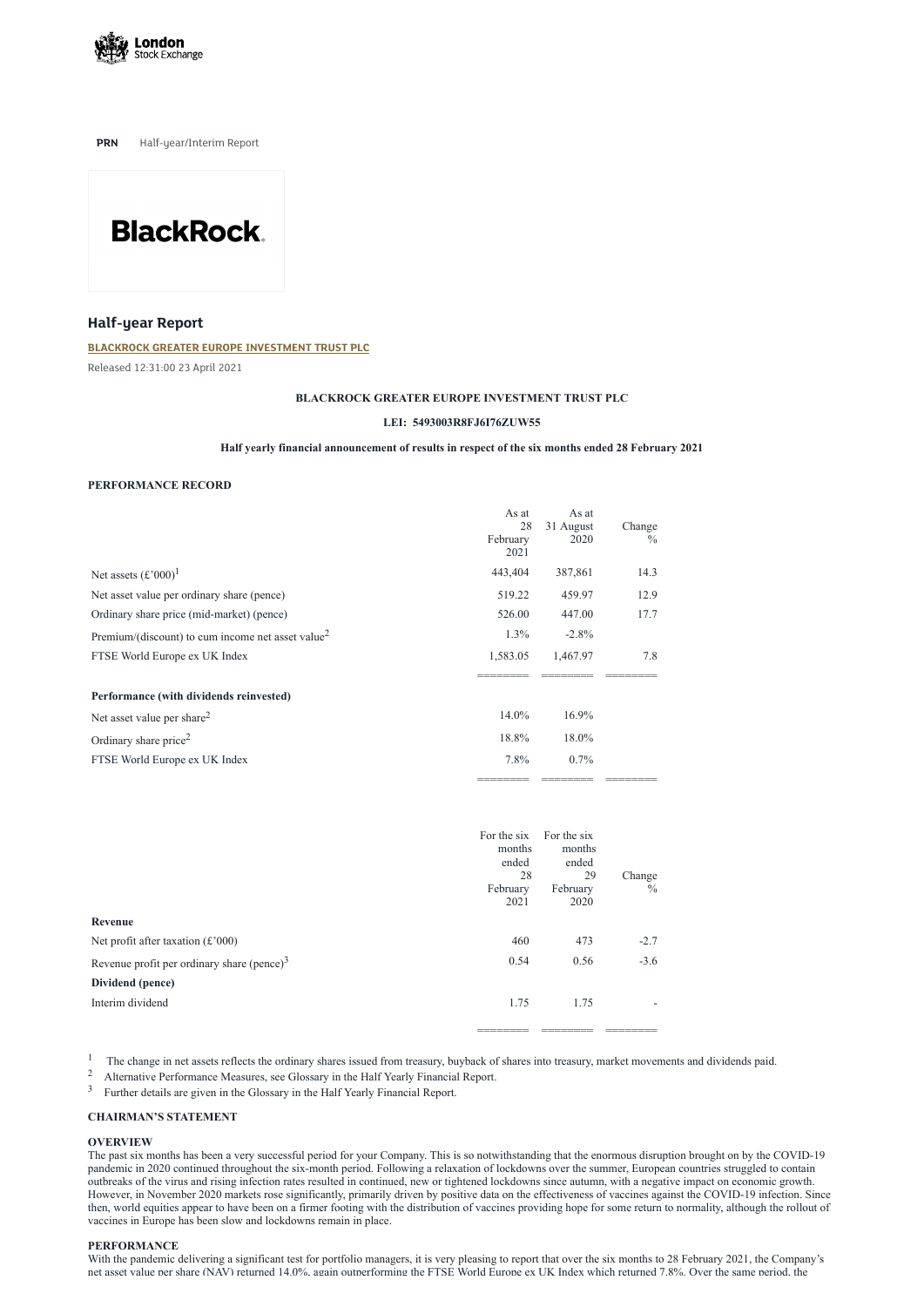net as per share (NAS) y returned 14.0%, a gain outperforming the FTSE World Europe ex UK Index which returned 7.0% over the same period, the Company's share price returned 18.8% (all percentages calculated in sterling terms with dividends reinvested). This was achieved notwithstanding a strengthening of sterling against most currencies in the markets in which investments are held. Further information on investment performance is given in the Investment Manager's Report.

Since the period end to 21 April 2021, the Company's NAV has increased by 9.5% compared with a rise in the FTSE World Europe ex UK Index of 8.1% over the same period.

#### **REVENUE EARNINGS AND DIVIDENDS**

The Company's revenue return per share for the six-month period ended 28 February 2021 amounted to 0.54p compared with 0.56p for the corresponding period in 2020, a decrease of 3.6%. Due to the COVID-19 pandemic and its economic effects, some companies have cut or cancelled their dividend payments and this is likely to continue while economic activity resumes and balance sheets are mended. Accordingly, the Board's intention is to pay a flat dividend at the half year stage, utilising its revenue reserve where necessary. The majority of the Company's income typically is generated in the second half of the year.

The Board has declared an interim dividend of 1.75p (2020: 1.75p) per share. The dividend will be paid on 4 June 2021 to shareholders on the Company's register on 7 May 2021, the ex-dividend date being 6 May 2021.

#### **TENDER OFFERS**

The Directors of the Company have the discretion to make semi-annual tender offers at the prevailing NAV, less 2%, for up to 20% of the issued share capital in May and November of each year. The Board announced on 15 September 2020 that it had decided not to proceed with a tender offer in November 2020 and on 24 March 2021 that the tender offer in May 2021 would not be implemented.

Over the six-month period ended 28 February 2021, the Company's shares traded at an average discount to NAV of 1.7% compared to a discount of 2.0% to NAV, the price at which any tender offer would be made. More recently the shares have typically traded at a premium to NAV. The Board therefore concluded that it was not in the interests of shareholders as a whole to implement the latest semi-annual tender offer. At 28 February 2021, the shares were trading at a premium of 1.3%.

#### **SHARE ISSUES**

I am pleased to report, as I indicated above, that since the end of December the Company's shares have, for the most part, traded at a premium rating and in the period to 28 February 2021, 1,075,000 shares were reissued from treasury at an average price of 542.42p per share for a total gross consideration of £5,831,000. Since the period end, and up to the date of this report, the Company has reissued a further 1,910,000 shares at an average price of 556.94p per share. All share issuance was carried out at a premium to NAV. The prices at which these shares have been issued also represent a substantial premium to the prices originally paid for them by the Company.

#### **OUTLOOK**

The distribution of vaccines is critical to supporting economic recovery in Europe. If European Union (EU) countries are able to ensure a faster rollout of vaccinations, a better control of the pandemic and an easing of lockdown measures, the EU economy is likely to rebound, driven by pent-up consumer demand. European household savings have increased sharply in 2020 following stay-at-home directives and furlough schemes and, as some degree of normalcy returns, a boost to consumer spending is likely to follow.

Continued monetary and fiscal support is also important and the European Central Bank has recently provided a commitment to maintain easy financing conditions. The EU Recovery Fund should also deliver an unprecedented level of investment in the coming years. Around €750 billion in funds will be released to member nations, including a significant portion earmarked to help Europe transition to a net-zero emission economy.

Active management has been crucial in the period under review and our Portfolio Managers have served investors well. The key has been to invest in resilient companies that can thrive not only in a crisis, but in all market conditions. The Portfolio Managers' view is long term and they will continue to look for companies with specific characteristics that enable them to deliver long-term growth whatever the economic weather.

#### **ERIC SANDERSON**

23 April 2021

#### **INVESTMENT MANAGER'S REPORT**

#### **OVERVIEW**

The Company's share price and underlying NAV rose over the last six months to 28 February 2021. In this period, the Company's share price increased by 18.8% and the underlying NAV by 14.0%. By way of comparison, the FTSE World Europe ex UK Index returned 7.8% during the same period.

The beginning of the period experienced renewed fears of another COVID-19 wave as infection rates rose following the summer. However, European equities rallied sharply following positive vaccine data releases in November from Pfizer, Moderna and AstraZeneca, as well as the promise that vaccination programmes would start at the end of the year.

Since then we have seen the market largely trading around high level macro narratives regarding the re-opening of economies, vaccine rollouts and efficacy data, a likely earnings recovery, as well as inflationary pressures and interest rate moves. In particular, more cyclical, operationally levered parts of the market such as banks, airlines, auto manufacturers and oil & gas have performed strongly in light of increasing confidence in the re-opening and in anticipation of a substantial earnings recovery. On the flip side, previous 'COVID-19 beneficiaries' were used as a funding source by investors.

#### **PORTFOLIO**

The Company outperformed the reference index over the six-month period, driven by strong stock selection, while sector allocation was also positive. In particular, the Company's underweight to defensive areas of the market, as well as select opportunities within 'value' areas such as banks, and the positioning within both consumer areas and the semiconductor space proved successful. The most recent earnings season has been positive for the majority of stocks in the Company's portfolio and we remain optimistic that we can see some solid upgrades this year driven by the re-opening of economies, a strong global consumer and weaker comparative bases over the next few quarters.

The technology sector was the largest contributor to relative returns. The Company's holdings in the semiconductor market, including ASML, BE Semiconductor and Infineon Technologies, drove strong outperformance as we witnessed end market acceleration through trends such as the growing penetration of electric

vehicles and a stronger than expected smart phone cycle. Especially within the automotive end market, several clients have noted shortages in semiconductor components, confirming a real tightness in the market.

Also, within the technology sector, a positive contribution came from industrial and software conglomerate Hexagon, which specialises in the provision of geomapping and monitoring software and sensors, as well as plant management and automation systems. Management feedback remains encouraging as the company continues to see strength across the board in China, as well as a speedy recovery in the North American market.

The Company saw a positive contribution from a number of stocks exposed to continued strength in consumer spending. A holding in Allegro aided returns. This Polish e-commerce platform, selling both international and local brands, enjoyed a strong share price performance after going public in early October. While the stock has seen volatility in recent weeks due to threats of Amazon entering the Polish market, we believe the group's growth prospects remain strong over the medium to long-term as online penetration in the Polish retail market remains relatively low.

Similarly, our holding in Russian e-commerce company Ozon Holdings contributed positively. Ozon Holdings is the most recognised e-commerce brand in what is still an under-developed e-commerce market. We believe that as the infrastructure is rolled out, the Russian e-commerce market has potential to follow a similar growth path that we have seen in other markets. The most recent Q4 and 2020 full-year numbers were extremely strong, showing growth accelerating across all business segments. Elsewhere within the consumer space, luxury brand Hermès International, which continued to benefit from the outstanding resilience of the high-end consumer, aided returns.

Whilst a lower allocation to financials was negative, this was more than offset by strong stock selection. In particular, our position in Russian Sberbank rose strongly against the backdrop of a healthy risk environment, benefiting from the strength of more cyclical sectors. This stock was held for its fundamental attractions, including the potential for earnings upgrades, its cheap valuation and a high dividend yield. Following its rally in December, the stock hit our price target and we exited the position. KBC Groep also participated in the financials rally, which led us to trim our position size as we were left with less upside to fair value Finally not owning large defensive benchmark constituents like Nestlé Roche Novartis and Sanofi also contributed positively to returns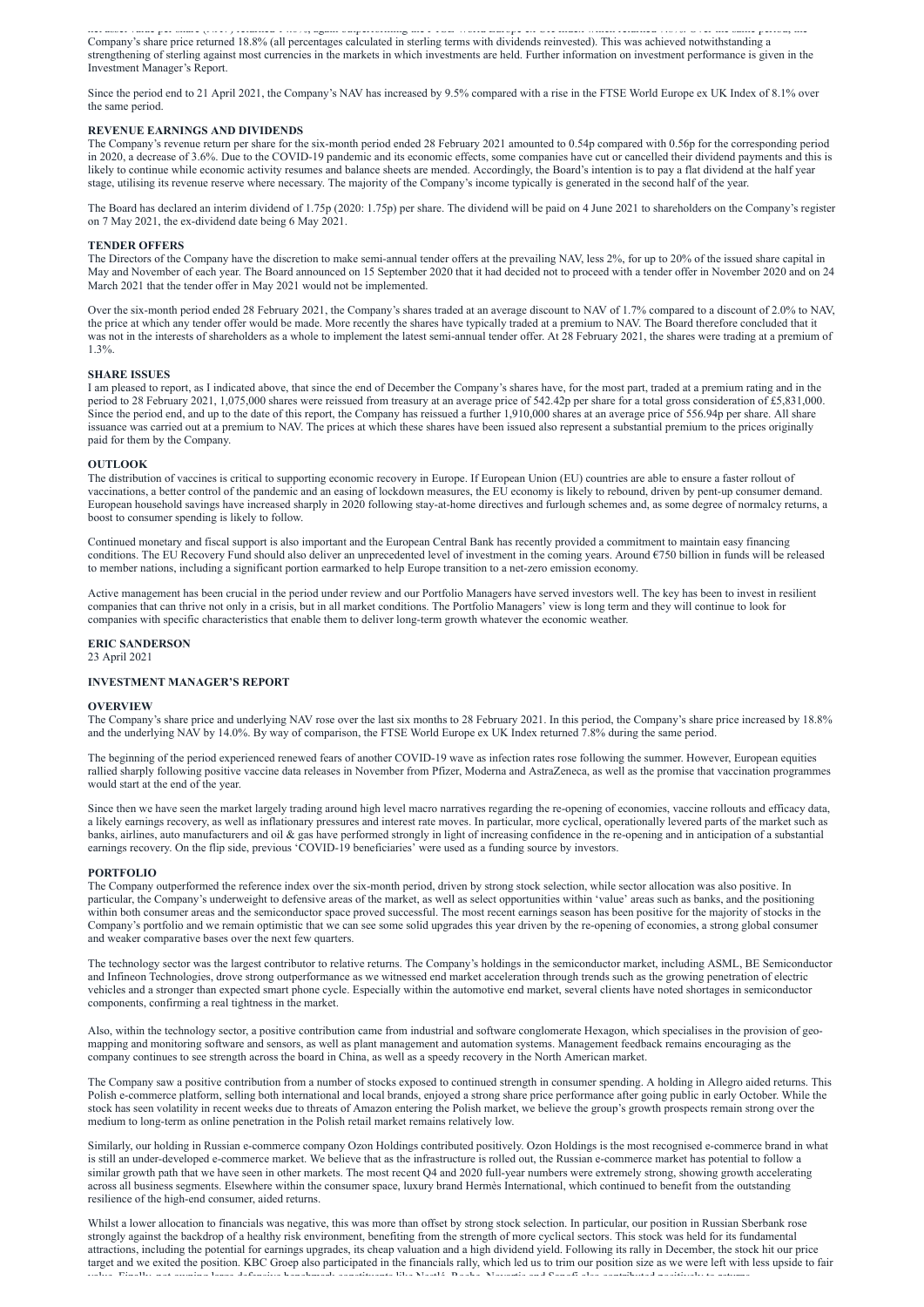value. Finally, not owning large defensive benchmark constituents like Nestle, Roche, Novartis and Sanofi also contributed positively to returns.

Negative attribution came from a number of stocks that saw a degree of profit taking after having been unaffected by the COVID-19 crisis or benefiting from it earlier in the year and now sold off in the recovery and re-opening trade. Other detractors included stocks where the investment case has not played out yet. The first bucket includes Danish listed beverage provider Royal Unibrew, which performed strongly during the crisis but experienced some profit taking towards the end of the period despite posting solid results. The company highlighted share gains made across most regions and categories, as well as its disciplined cost control, which had been highly beneficial in COVID-19 times. We would highlight that while this stock did not participate in the market rally in recent months, it is also likely to benefit from the vaccine rollout given its exposure to consumers, restaurants and festivals, which are all likely to pick up with economies normalising. Elsewhere, shares in Lonza Group fell, suffering profit taking after having seen strong performance throughout most of 2020.

While our overall positioning in the industrials sector was successful, a holding in Kingspan detracted from returns. Shares fell as one of Kingspan's insulation products was found to have been used on Grenfell Tower, which tragically burned down in London in June 2017. Kingspan's product accounted for less than 5% of insulation material on the tower, however Kingspan had no involvement in the construction, nor did they recommend use of its product during construction. While the official inquiry into the event led to weakness in Kingspan shares, we take comfort from the fact that Kingspan has introduced a set of changes tightening control of product testing, marketing and distribution by establishing a new code of conduct, a newly created role of Head of Compliance and Certification and other divisional management changes. Importantly, this incident also appeared to have no impact on operations outside of the UK.

Other detractors included the Company's investment in software group SAP. The company published weaker than expected results and cut its revenue and profit forecasts for this year in response to depressed business spending due to the virus. Importantly, SAP updated medium-term targets, essentially pushing them out by circa two years in part to reflect the disruption caused by COVID-19. We had been expecting the management team to update its strategic targets in light of COVID-19 but were left surprised by the extent of the revision to forecasts. As a result, we reduced our position in SAP to reflect slightly lower levels of conviction near-term.

While the portfolio's turnover remained low, the industrials sector saw the highest allocation increase during the period. For example, we added Switzerlandbased VAT Group to the Company, which focuses on designing and producing vacuum valves for semiconductor, display and solar panel manufacturing. We believe this company will benefit from its growing end markets, best in class returns and the potential for continued market share gains.

We also started a new position in Epiroc, a leading provider of equipment and services for the mining and infrastructure industries. This business appears wellpositioned to capitalise on the strong recovery in mining capex expected to come through over the next three to five years. Its services enable mining operations to become more sustainable, as more and more of its products become battery powered over time. With demand levels high, strong momentum in orders and a management team focused on executing its well-defined strategy, we see Epiroc continuing to do well in a recovery environment.

Within health care, we moved capital to ChemoMetec which is a Danish capital equipment company specialising in the development, production and sale of highquality equipment used for counting and analysing cells in a broad range of settings. This investment case is supported by a large addressable market, offering opportunities for rapid revenue growth at a high gross margin whilst being run by a very competent management team.

Elsewhere, not owning a number of cyclical stocks such as Siemens, Daimler, Banco Santander or BBVA also detracted. Whilst a number of these lower quality businesses have seen earnings upgrades and a degree of rerating, we see little fundamental reason to own these companies over any meaningful timeframe.

We see recent market strength persisting over the coming months, as vaccine rollouts progress and the strength of the global consumer shines through. Higher inflation may be on the horizon in the near term, but we expect these effects to be transitory and for central banks to remain accommodative.

Whilst we see this as being a supportive backdrop for equities overall, a high degree of selectivity remains warranted for the long-term investor given the lack of pricing power in many areas of the market. We remain focused on the fundamentals and retain our core exposure to companies with predictable business models, higher than average returns on capital, strong cash flow conversions and opportunities to reinvest that cash flow into future growth projects at high incremental returns.

Also, within industrials, we added Marel which manufactures and services advanced processing systems for the poultry, meat and fish industries. As the clear market leader, Marel's strategy is to consolidate and standardise a highly fragmented food processing industry. Demand for its solutions appears well underpinned, not just by rapidly increasing demand for higher protein food sources in developing countries, but also by strong underlying trends towards higher automation and greater food safety. With close to 25% of the business owned by the CEO, we see our shareholders' interests well aligned with those of the business.

Over the period we also added to positions in some of our favoured companies where we see increased opportunity for upside. For example, we topped up our position in Amadeus IT Group, the travel and tourism industry's leading transaction systems provider, as we now have greater confidence that we should see a return of travel to more normal levels sooner than consensus is currently pricing in. Our allocation to financials decreased slightly as we sold out of Sberbank and reduced KBC Groep following a strong rally in the financials sector, as mentioned above.

Our exposure to Emerging Europe increased over the period. At one point it represented 9.6% of the portfolio and currently stands at 7.9%.

#### **OUTLOOK**

# **STEFAN GRIES AND SAM VECHT BLACKROCK INVESTMENT MANAGEMENT (UK) LIMITED** 23 April 2021

# **TEN LARGEST INVESTMENTS**

**1 + ASML** (2020: 2nd) **Technology company Market value: £35,577,000 Share of investments: 7.5%**

ASML is a Dutch company which specialises in the supply of photolithography systems for the semiconductor industry. The company is at the forefront of technological change and invests in leading research and development to capture the structural growth opportunity supported by growth in mobile devices and microchip components. The high barriers to entry within the industry give ASML a protected position with strong pricing power allowing growth in margins whilst they continue to innovate. The company has strong management who aim to create long-term value for the business whilst returning excess cash to shareholders.

**2 - Sika** (2020: 1st) **Industrial company Market value: £25,227,000 Share of investments: 5.3%**

Sika is a Swiss speciality chemical company with a leading position in both construction chemicals and in bonding agents for the automotive industry. Sika has proprietary technology within adhesives, which has an increasing array of applications as technology advances. The company benefits from structural drivers of urbanisation and has exposure to multiple points in the construction cycle including new infrastructure projects, as well as maintenance or refurbishment of existing buildings. It is also likely to benefit from the EU Recovery Fund which will channel funds towards sustainable infrastructure projects. Sika's decentralised structure of subsidiaries and strong culture of new product innovation continues to drive pricing power.

**3** + **Kering** (2020: 5th) **Consumer services company Market value: £23,943,000 Share of investments: 5.0%**

Kering is a French luxury group owning brands such as Gucci, Yves Saint Laurent and Bottega Veneta. We believe Kering is one of the winners in a 'winner takes all' market given the strength and resilience of its brands. This position is cemented by its best in class e-commerce offering, which in combination with a rejuvenated product portfolio has enabled Kering to capture the imagination of global millennials. We believe Kering remains an extremely well-positioned company with a strong balance sheet that offers optionality for both increased shareholder returns as well as value accretive deals In the near term we think the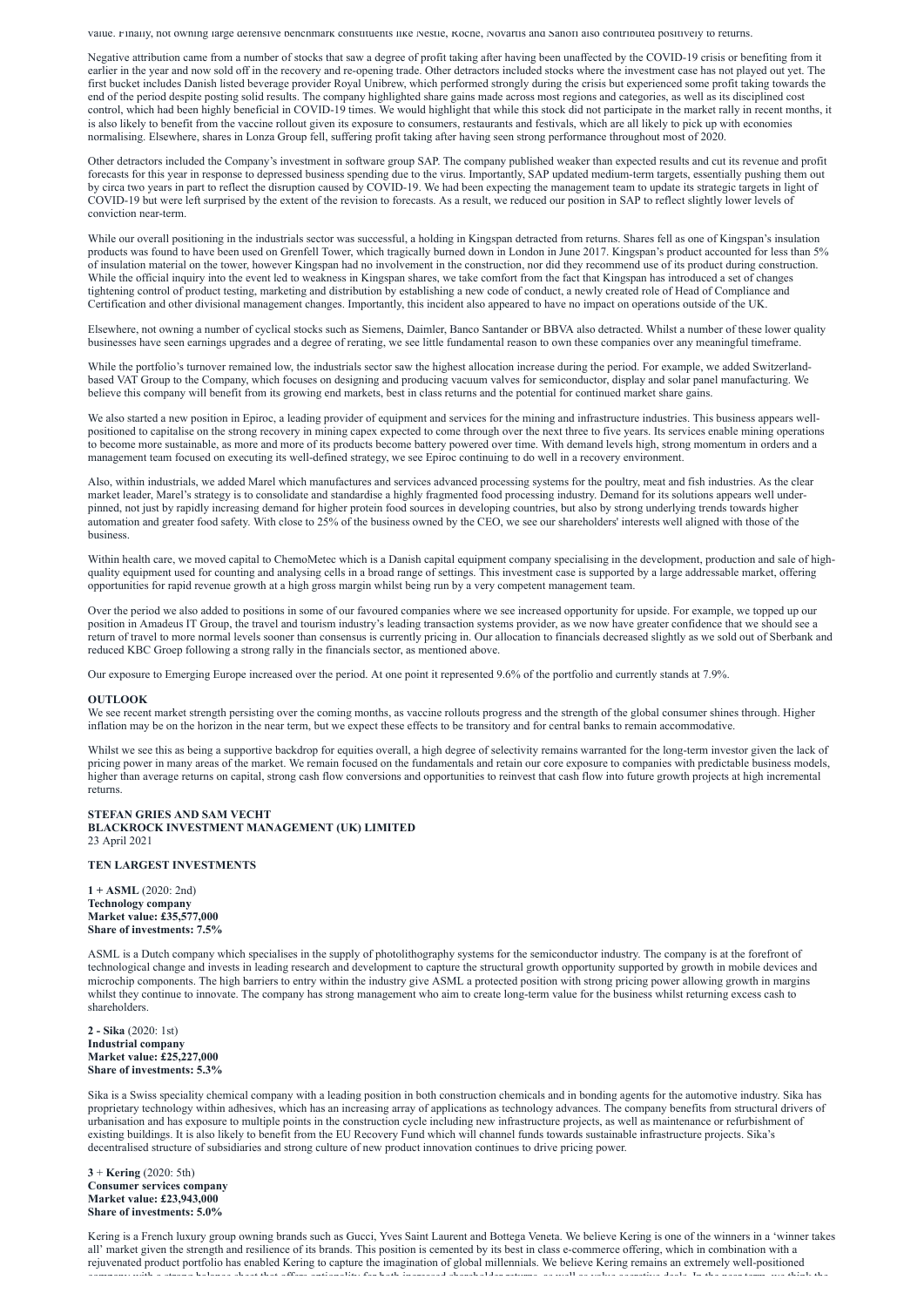company with a strong balance sheet that offers optionality for both increased shareholder returns, as well as value accretive deals. In the near term, we think the brand can benefit from a few new launches around its 100th anniversary this year.

**4** = **Lonza Group** (2020: 4th) **Health care company Market value: £23,096,000 Share of investments: 4.9%**

Lonza Group is a Swiss biotechnology and speciality chemicals company. Lonza Group has established itself as one of the leading contract manufacturers of high-end biological drugs, as well as cell and gene therapy. Overall, we see those end markets growing at double digit rates well into 2025 and beyond, which leaves Lonza Group well placed to deliver attractive growth in earnings and cash flows regardless of the prevailing macro-economic environment.

**5** + **DSV Panalpina** (2020: 8th) **Industrial company Market value: £22,569,000 Share of investments: 4.8%**

DSV Panalpina is a Danish freight forwarding company with a strong acquisitive history and an excellent management team and company culture. Their success in making acquisitions has been facilitated by their strong IT platform which drives operational efficiencies leading to high conversion margins. In 2019 DSV took over Swiss peer Panalpina in its largest ever acquisition which they have been integrating successfully.

**6** = **Novo Nordisk** (2020: 6th) **Health care company Market value: £21,624,000 Share of investments: 4.6%**

Novo Nordisk is a Danish multinational pharmaceutical company which is a leader in diabetes care. We expect growth in earnings and cash flows driven by demand for 'Ozempic' which treats Diabetes type 2 and there is potential for their products to help tackle obesity. Overall, we believe Novo Nordisk offers attractive long-term growth potential at high returns and sector leading cash flow conversion with any excess cash being returned to shareholders.

**7** = **Royal Unibrew** (2020: 7th) **Consumer goods company Market value: £19,506,000 Share of investments: 4.1%**

Royal Unibrew is a brewing and beverage company based in Denmark. Through a number of well-timed acquisitions, the group has transformed itself into a multi-beverage company offering attractive growth in soft drink niches at high returns, with significant potential to export their brands with strong European heritage into international markets.

Europe  $\frac{0}{0}$ 

**8** + **Safran** (2020: 11th) **Industrials company Market value: £15,739,000 Share of investments: 3.3%**

Safran is a French multinational supplier of systems and equipment for aerospace, defence and security. The industry is emerging from a heavy investment period in new planes and engines and we see Safran as well placed to benefit from continued strength in its best in class after-market business, as well as strong execution in its LEAP engine programme which should drive growth for the next five to ten years. In the near term, we think the shares can benefit from a rerating as and when restrictions for travel lift.

**9** = **RELX** (2020: 9th) **Consumer services company Market value: £15,572,000 Share of investments: 3.3%**

RELX is a multinational information and analytics company which has high barriers to entry in most of its divisions, including scientific publishing. The capital light business model allows for a high rate of cash flow conversion with repeatable revenues built on subscription-based models. The business also benefits from the structurally increasing usage of data globally, which supports their data analytics business.

**10** = **Hexagon** (2020: 10th) **Technology company Market value: £14,763,000 Share of investments: 3.1%**

Hexagon is a Swedish industrial and software conglomerate. The business specialises in the provision of geo-mapping and monitoring software and sensors, as well as plant management and automation systems. Its products have applications in diverse end markets including smart phones, mining automation, construction surveying and agriculture optimisation.

All percentages reflect the value of the holding as a percentage of total investments.

Together, the ten largest investments represent 45.9% of the Company's portfolio (31 August 2020: 50.5%).

#### **PORTFOLIO ANALYSIS AS AT 28 FEBRUARY 2021**

# Eastern

|                          | $\frac{0}{0}$            | $\frac{0}{0}$                                                                 | $\frac{0}{0}$                   | $\frac{0}{0}$            | $\frac{0}{0}$ | $\frac{0}{0}$            | $\frac{0}{0}$     | $\frac{0}{0}$            | $\frac{0}{0}$            | $\frac{0}{0}$            | $\frac{0}{0}$            | $\&$                           | Portfolio |  |
|--------------------------|--------------------------|-------------------------------------------------------------------------------|---------------------------------|--------------------------|---------------|--------------------------|-------------------|--------------------------|--------------------------|--------------------------|--------------------------|--------------------------------|-----------|--|
|                          |                          | France Switzerland Ireland Germany Sweden Netherlands Denmark Belgium Finland |                                 |                          |               |                          |                   |                          |                          | Spain                    | Italy                    | other                          | 28.02.21  |  |
| <b>Basic Materials</b>   |                          |                                                                               |                                 |                          |               | 2.5                      |                   |                          |                          |                          |                          | 1.3                            | 3.8       |  |
| Consumer Goods           | 2.3                      |                                                                               |                                 | 2.1                      | -             | $\qquad \qquad$          | 4.1               |                          |                          |                          | 1.7                      | $\qquad \qquad -$              | 10.2      |  |
| <b>Consumer Services</b> | 5.0                      |                                                                               |                                 |                          |               |                          |                   |                          |                          |                          | $\overline{\phantom{m}}$ | 5.3                            | 10.3      |  |
| Financials               | $\overline{\phantom{m}}$ | 1.7                                                                           | $\hspace{0.1mm}-\hspace{0.1mm}$ |                          |               |                          | $\qquad \qquad -$ | 1.1                      | $\overline{\phantom{0}}$ | $\overline{\phantom{m}}$ | 2.2                      | 1.2                            | 6.2       |  |
| Health Care              | $\overline{\phantom{m}}$ | 7.2                                                                           | $\overline{\phantom{m}}$        |                          |               | $\overline{\phantom{m}}$ | 6.8               |                          | $\overline{\phantom{0}}$ | 0.6                      | 1.5                      | $\qquad \qquad \longleftarrow$ | 16.1      |  |
| Industrials              | 4.6                      | 7.3                                                                           | 1.5                             | $\overline{\phantom{m}}$ | 3.2           | 3.0                      | 4.8               |                          |                          |                          |                          |                                | 24.4      |  |
| Oil & Gas                |                          |                                                                               |                                 |                          |               |                          |                   | $\overline{\phantom{m}}$ | 2.3                      | $\overline{\phantom{0}}$ | $\qquad \qquad -$        | 1.9                            | 4.2       |  |
| Technology               | 1.4                      |                                                                               |                                 | 3.9                      | 3.1           | 10.3                     | 2.6               |                          | —                        | 2.0                      | $\overline{\phantom{m}}$ | 1.5                            | 24.8      |  |
| Telecommunications       |                          |                                                                               |                                 |                          |               |                          |                   |                          |                          |                          |                          |                                |           |  |
| Utilities                |                          |                                                                               |                                 |                          |               |                          |                   |                          |                          |                          |                          |                                |           |  |
| % Portfolio              | 13.3                     | 16.2                                                                          | 1.5                             | 6.0                      | 6.3           | 15.8                     | 18.3              | 1.1                      | 2.3                      | 2.6                      | 5.4                      | 11.2                           | 100.0     |  |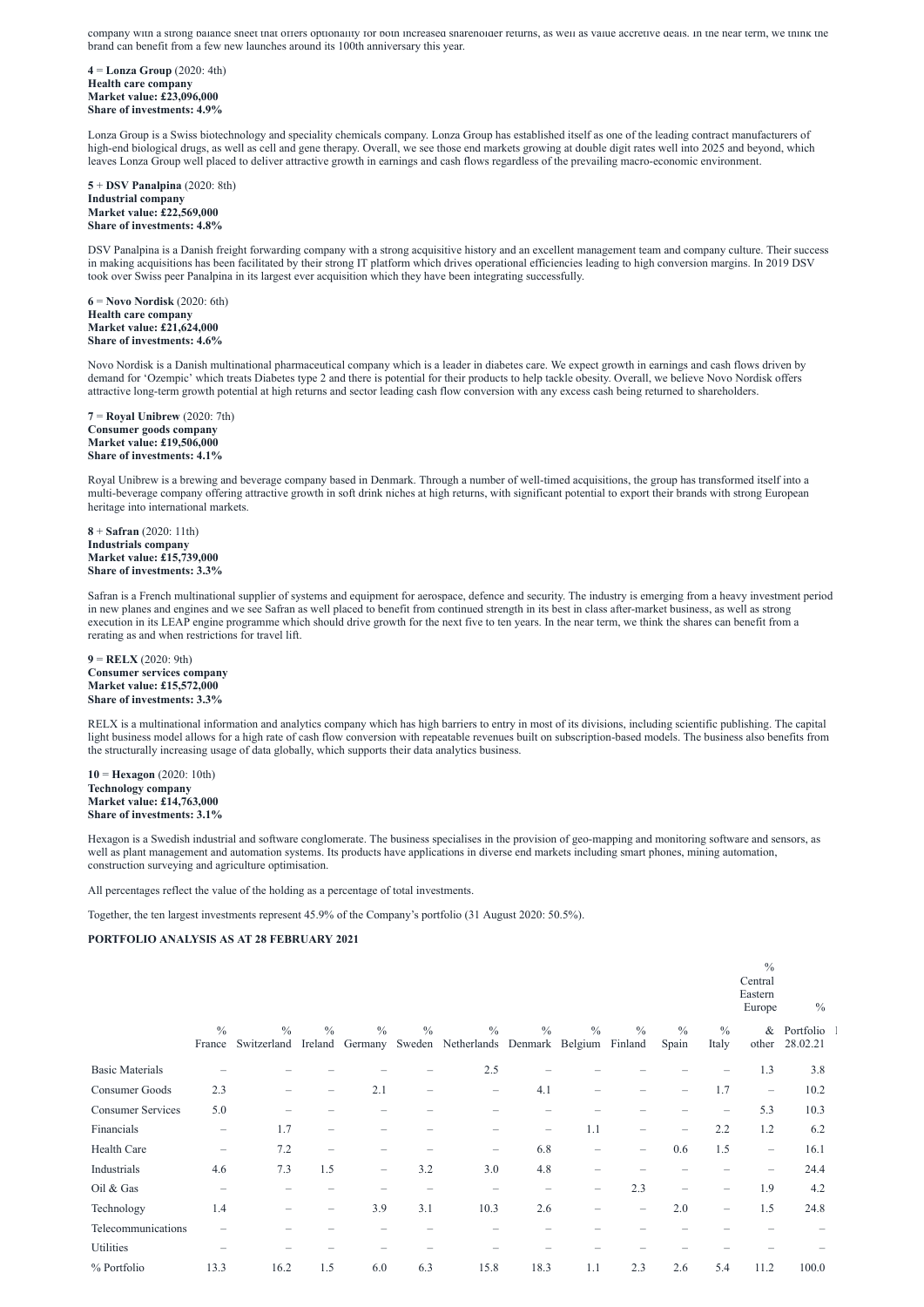|                                     | ______<br>_____ | ________ | ______<br>_____ | _____ | ______<br>______ | ______<br>_____ | _____ | ________________<br>_____ |     |     | ______ | ______<br>_____ | _____________<br>______  |
|-------------------------------------|-----------------|----------|-----------------|-------|------------------|-----------------|-------|---------------------------|-----|-----|--------|-----------------|--------------------------|
| FTSE World Europe<br>ex UK 28.02.21 | 21.2            | 19.0     | 0.4             | 19.1  | 7.3              | 9.3             | 4.8   | 1.9                       | 2.9 | 5.2 | 4.4    | 4.5             | $\qquad \qquad -$        |
| % Portfolio<br>31.08.20             | 12.2            | 14.5     | 2.2             | 10.0  | 5.6              | 12.2            | 18.8  | 2.3                       | 2.3 | 2.5 | 5.9    | 11.5            | $\overline{\phantom{m}}$ |
| 28.02.21                            |                 |          |                 |       |                  |                 |       |                           |     |     |        |                 |                          |

Percentages in the table above are a % of total investments.

# **INVESTMENTS AS AT 28 FEBRUARY 2021**

|                          | of operation | Country Market value<br>£'000 | $%$ of<br>investments |
|--------------------------|--------------|-------------------------------|-----------------------|
| <b>Technology</b>        |              |                               |                       |
| <b>ASML</b>              | Netherlands  | 35,577                        | 7.5                   |
| Hexagon                  | Sweden       | 14,763                        | 3.1                   |
| <b>BE</b> Semiconductor  | Netherlands  | 13,166                        | 2.8                   |
| Netcompany Group         | Denmark      | 12,343                        | 2.6                   |
| Infineon Technologies    | Germany      | 10,890                        | 2.3                   |
| Amadeus IT Group         | Spain        | 9,431                         | 2.0                   |
| SAP                      | Germany      | 7,642                         | 1.6                   |
| Allegro                  | Poland       | 7,002                         | 1.5                   |
| Dassault Systèmes        | France       | 6,845                         | 1.4                   |
|                          |              | 117,659                       | 24.8                  |
| <b>Industrials</b>       |              |                               |                       |
| Sika                     | Switzerland  | 25,227                        | 5.3                   |
| <b>DSV</b> Panalpina     | Denmark      | 22,569                        | 4.8                   |
| Safran                   | France       | 15,739                        | 3.3                   |
| Atlas Copco              | Sweden       | 10,580                        | 2.2                   |
| VAT Group                | Switzerland  | 9,237                         | 2.0                   |
| Adyen                    | Netherlands  | 7,889                         | 1.7                   |
| Kingspan                 | Ireland      | 7,330                         | 1.5                   |
| <b>ALD</b>               | France       | 6,314                         | 1.3                   |
| Marel                    | Netherlands  | 6,031                         | 1.3                   |
| Epiroc                   | Sweden       | 4,867                         | 1.0                   |
|                          |              | 115,783                       | 24.4                  |
| <b>Health Care</b>       |              |                               |                       |
| Lonza Group              | Switzerland  | 23,096                        | 4.9                   |
| Novo Nordisk             | Denmark      | 21,624                        | 4.6                   |
| <b>Straumann Holding</b> | Switzerland  | 10,979                        | 2.3                   |
| DiaSorin                 | Italy        | 7,128                         | 1.5                   |
| ChemoMetec               | Denmark      | 6,140                         | 1.3                   |
| Chr. Hansen              | Denmark      | 4,255                         | 0.9                   |
| Grifols                  | Spain        | 3,242                         | 0.6                   |
|                          |              | 76,464                        | 16.1                  |

======== ========

# **Consumer Services**

| Ferrari               | Italy          | 7,802  | 1.7  |
|-----------------------|----------------|--------|------|
| Adidas                | Germany        | 9,913  | 2.1  |
| Hermès International  | France         | 11,110 | 2.3  |
| Royal Unibrew         | Denmark        | 19,506 | 4.1  |
| <b>Consumer Goods</b> |                |        |      |
|                       |                |        |      |
|                       |                | 49,067 | 10.3 |
| Ozon Holdings         | Russia         | 9,552  | 2.0  |
| <b>RELX</b>           | United Kingdom | 15,572 | 3.3  |
| Kering                | France         | 23,943 | 5.0  |

**48,331 10.2**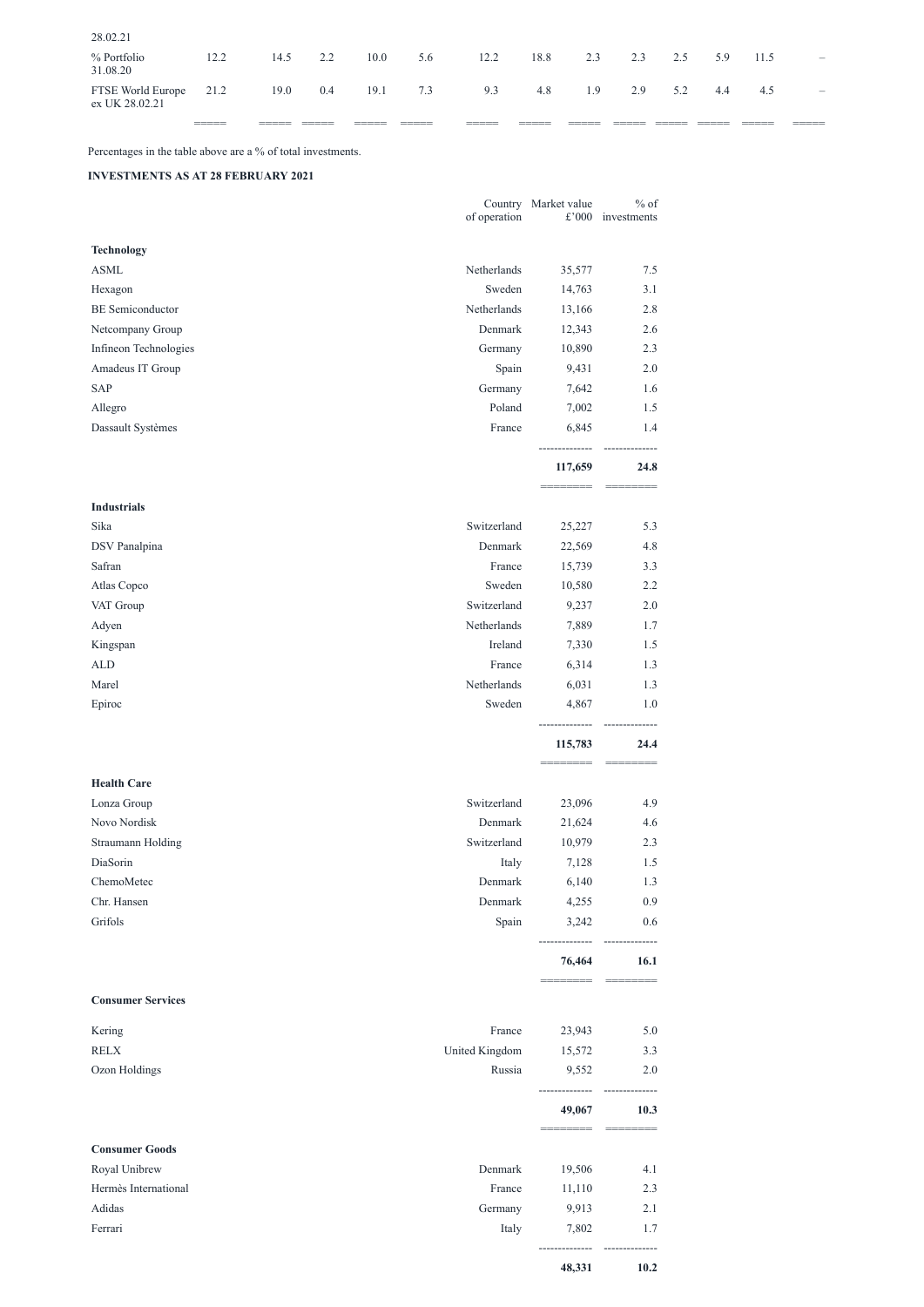======== ========

| <b>Financials</b>        |             |                   |       |
|--------------------------|-------------|-------------------|-------|
| FinecoBank               | Italy       | 10,415            | 2.2   |
| Partners Group           | Switzerland | 7,917             | 1.7   |
| KBC Groep                | Belgium     | 5,371             | 1.1   |
| <b>Bank Pekao</b>        | Poland      | 4,093             | 0.9   |
| Alpha Bank               | Greece      | 1,482             | 0.3   |
|                          |             | 29,278            | 6.2   |
| Oil & Gas                |             |                   |       |
| Neste                    | Finland     | 11,148            | 2.3   |
| Lukoil                   | Russia      | 9,021             | 1.9   |
|                          |             | 20,169            | 4.2   |
| <b>Basic Materials</b>   |             |                   |       |
| <b>IMCD</b>              | Netherlands | 12,057            | 2.5   |
| ICL Group                | Israel      | 6,212             | 1.3   |
|                          |             | 18,269            | 3.8   |
| <b>Total investments</b> |             | 475,020<br>====== | 100.0 |
|                          |             |                   |       |

All investments are in ordinary shares unless otherwise stated. The total number of investments held at 28 February 2021 was 42 (31 August 2020: 38).

Industry classifications in the table above are based on the Industrial Classification Benchmark standard for categorisation of companies by industry and sector.

As at 28 February 2021, the Company did not hold any equity interests comprising more than 3% of any company's share capital.

#### **INTERIM MANAGEMENT REPORT AND RESPONSIBILITY STATEMENT**

The Chairman's Statement and the Investment Manager's Report give details of the important events which have occurred during the period and their impact on the financial statements.

#### **PRINCIPAL RISKS AND UNCERTAINTIES**

The principal risks faced by the Company can be divided into various areas as follows:

- Counterparty;
- Investment performance;
- Legal & Compliance;
- Market;
- Operational;
- Financial; and
- Marketing.

The Board reported on the principal risks and uncertainties faced by the Company in the Annual Report and Financial Statements for the year ended 31 August 2020. A detailed explanation can be found in the Strategic Report on pages 29 to 32 and in note 15 on pages 86 to 92 of the Annual Report and Financial Statements which are available on the website maintained by BlackRock at blackrock.com/uk/brge.

#### **GOING CONCERN**

The Board is mindful of the uncertainty surrounding the potential duration of the COVID-19 pandemic and its impact on the global economy, the Company's assets and the potential for the level of revenue derived from the portfolio to reduce versus the prior year. The Portfolio Managers will continue to review the composition of the Company's portfolio and to be pro-active in taking investment decisions.

The Directors, having considered the nature and liquidity of the portfolio, the Company's investment objective and the Company's projected income and expenditure, are satisfied that the Company has adequate resources to continue in operational existence for the foreseeable future and is financially sound. The

Board believes that the Company and its key third-party service providers have in place appropriate business continuity plans and these services have continued to be supplied without interruption throughout the COVID-19 pandemic.

The Company has a portfolio of investments which are predominantly readily realisable and is able to meet all its assets and income generated from these assets. Accounting revenue and expense forecasts are maintained and reported to the Board regularly and it is expected that the Company will be able to meet all its obligations. Borrowings under the overdraft facility shall at no time exceed £52 million or 15% of the Company's net asset value (whichever is the lower) and this covenant was complied with during the period.

Based on the above, the Board is satisfied that it is appropriate to continue to adopt the going concern basis in preparing the financial statements. Ongoing charges for the year ended 31 August 2020 were 1.01% of net assets and it is expected that this is unlikely to change significantly going forward.

## **RELATED PARTY DISCLOSURE AND TRANSACTIONS WITH THE MANAGER**

BlackRock Fund Managers Limited (BFM) was appointed as the Company's Alternative Investment Fund Manager (AIFM) with effect from 2 July 2014. BFM has (with the Company's consent) delegated certain portfolio and risk management services, and other ancillary services, to BlackRock Investment Management (UK) Limited (BIM (UK)). Both BFM and BIM (UK) are regarded as related parties under the Listing Rules. Details of the fees payable are set out in notes 4 and 11 below. The related party transactions with the Directors are set out in note 10 below.

# **DIRECTORS' RESPONSIBILITY STATEMENT**

The Disclosure Guidance and Transparency Rules (DTR) of the UK Listing Authority require the Directors to confirm their responsibilities in relation to the preparation and publication of the Interim Management Report and Financial Statements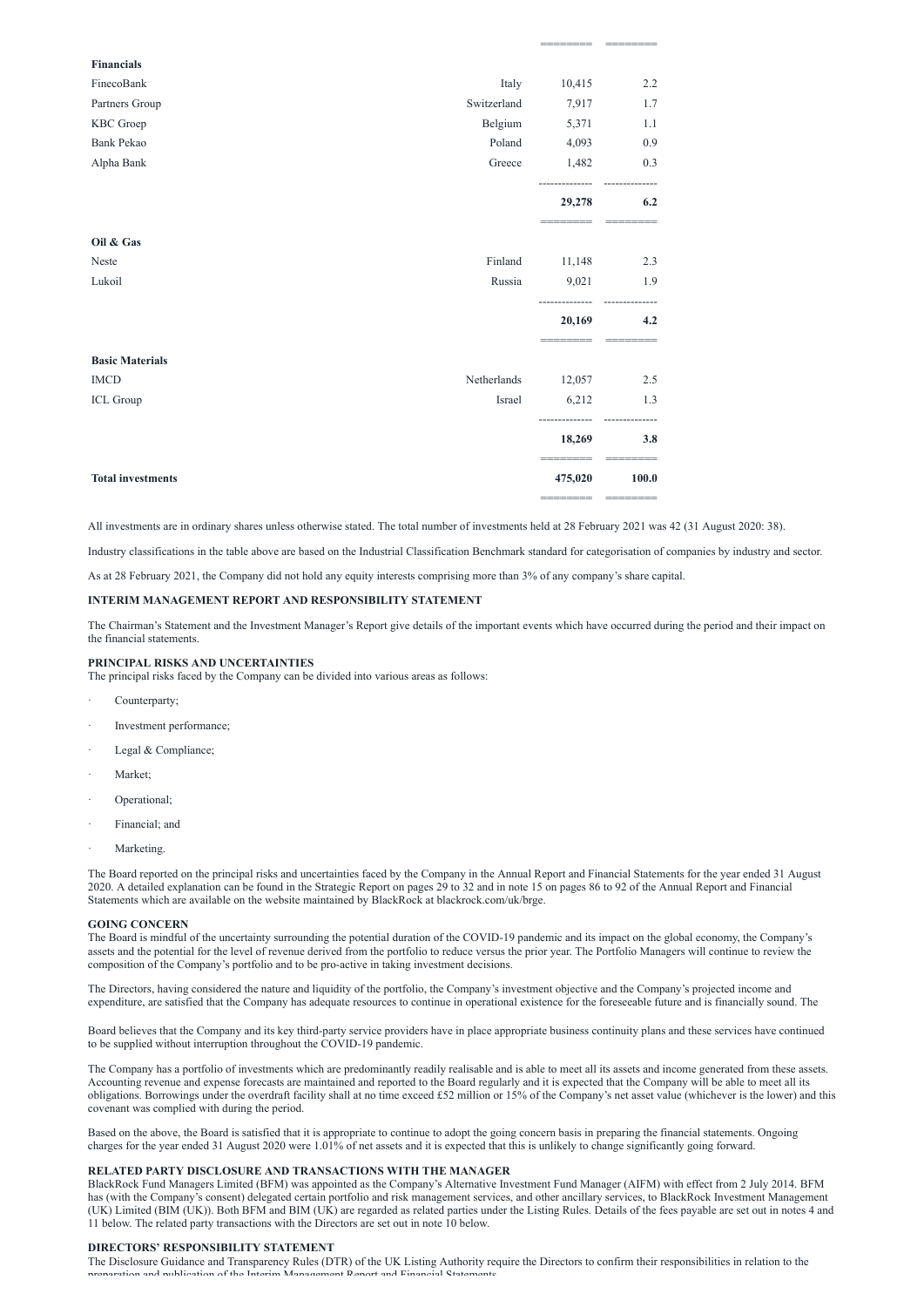preparation and publication of the Interim Management Report and Financial Statements.

The Directors confirm to the best of their knowledge that:

· the condensed set of financial statements contained within the Half Yearly Financial Report has been prepared in accordance with applicable UK Accounting Standards and the Accounting Standards Board's Statement 'Half Yearly Financial Reports'; and

· the Interim Management Report, together with the Chairman's Statement and Investment Manager's Report, include a fair review of the information required by 4.2.7R and 4.2.8R of the FCA's Disclosure Guidance and Transparency Rules.

This Half Yearly Financial Report has not been audited or reviewed by the Company's auditor.

The Half Yearly Financial Report was approved by the Board on 23 April 2021 and the above responsibility statement was signed on its behalf by the Chairman.

#### **ERIC SANDERSON FOR AND ON BEHALF OF THE BOARD** 23 April 2021

## **INCOME STATEMENT FOR THE SIX MONTHS ENDED 28 FEBRUARY 2021**

|                                                                                        |              | Six months ended<br>28 February 2021<br>(unaudited) |                           |                         |                           | Six months ended<br>29 February 2020<br>(unaudited) |                         | Year ended<br>31 August 2020<br>(audited) |                           |                         |
|----------------------------------------------------------------------------------------|--------------|-----------------------------------------------------|---------------------------|-------------------------|---------------------------|-----------------------------------------------------|-------------------------|-------------------------------------------|---------------------------|-------------------------|
|                                                                                        | <b>Notes</b> | Revenue<br>$\pounds$ '000                           | Capital<br>$\pounds$ '000 | Total<br>$\pounds$ '000 | Revenue<br>$\pounds$ '000 | Capital<br>$\pounds$ '000                           | Total<br>$\pounds$ '000 | Revenue<br>$\pounds$ '000                 | Capital<br>$\pounds$ '000 | Total<br>$\pounds$ '000 |
| Gains/(losses) on<br>investments held<br>at fair value<br>through profit or<br>loss    |              |                                                     | 53,538                    | 53,538                  |                           | (2,539)                                             | (2, 539)                |                                           | 54,642                    | 54,642                  |
| Gains/(losses) on<br>foreign exchange                                                  |              |                                                     | 967                       | 967                     |                           | $\overline{4}$                                      | $\overline{4}$          |                                           | (2,088)                   | (2,088)                 |
| Income from<br>investments held<br>at fair value<br>through profit or<br>loss          | 3            | 1,369                                               |                           | 1,369                   | 1,167                     |                                                     | 1,167                   | 4,682                                     |                           | 4,682                   |
| Other income                                                                           | 3            |                                                     |                           |                         | 12                        |                                                     | 12                      | 96                                        |                           | 96                      |
| <b>Total</b><br>income/(losses)                                                        |              | 1,369                                               | 54,505                    | 55,874                  | 1,179                     | (2, 535)                                            | (1,356)                 | 4,778                                     | 52,554                    | 57,332                  |
| <b>Expenses</b>                                                                        |              |                                                     |                           |                         |                           |                                                     |                         |                                           |                           |                         |
| Investment<br>management fee                                                           | 4            | (352)                                               | (1, 410)                  | (1,762)                 | (288)                     | (1,152)                                             | (1,440)                 | (585)                                     | (2,340)                   | (2,925)                 |
| Other operating<br>expenses                                                            | 5            | (372)                                               | (9)                       | (381)                   | (346)                     | (3)                                                 | (349)                   | (566)                                     | (8)                       | (574)                   |
|                                                                                        |              | ٠                                                   | ۰<br>(1, 419)             |                         |                           |                                                     |                         |                                           |                           |                         |
| <b>Total operating</b><br>expenses                                                     |              | (724)                                               |                           | (2, 143)                | (634)                     | (1, 155)                                            | (1,789)                 | (1, 151)                                  | (2,348)                   | (3, 499)                |
| Net profit/(loss)<br>on ordinary<br>activities before<br>finance costs<br>and taxation |              | 645                                                 | 53,086                    | 53,731                  | 545                       | (3,690)                                             | (3, 145)                | 3,627                                     | 50,206                    | 53,833                  |
| Finance costs<br>(expense)/written<br>back                                             |              | (28)                                                | (112)                     | (140)                   | (10)                      | (40)                                                | (50)                    | 237                                       | (120)                     | 117                     |
| Net profit/(loss)<br>on ordinary                                                       |              | 617                                                 | 52,974                    | 53,591                  | 535                       | (3,730)                                             | (3,195)                 | 3,864                                     | 50,086                    | 53,950                  |
| activities before<br>taxation                                                          |              |                                                     |                           |                         |                           |                                                     |                         |                                           |                           |                         |
| Taxation<br>(charge)/credit                                                            |              | (157)                                               |                           | (157)                   | (62)                      |                                                     | (62)                    | 1,912                                     | $\overline{\phantom{0}}$  | 1,912                   |
| Net profit/(loss)<br>on ordinary<br>activities after<br>taxation                       | 7            | 460                                                 | 52,974                    | 53,434                  | 473                       | (3,730)                                             | (3,257)                 | 5,776                                     | 50,086                    | 55,862                  |
| Earnings/(loss)<br>per ordinary<br>share (pence)                                       | 7            | 0.54                                                | 62.75                     | 63.29                   | 0.56                      | (4.42)                                              | (3.86)                  | 6.85                                      | 59.36                     | 66.21                   |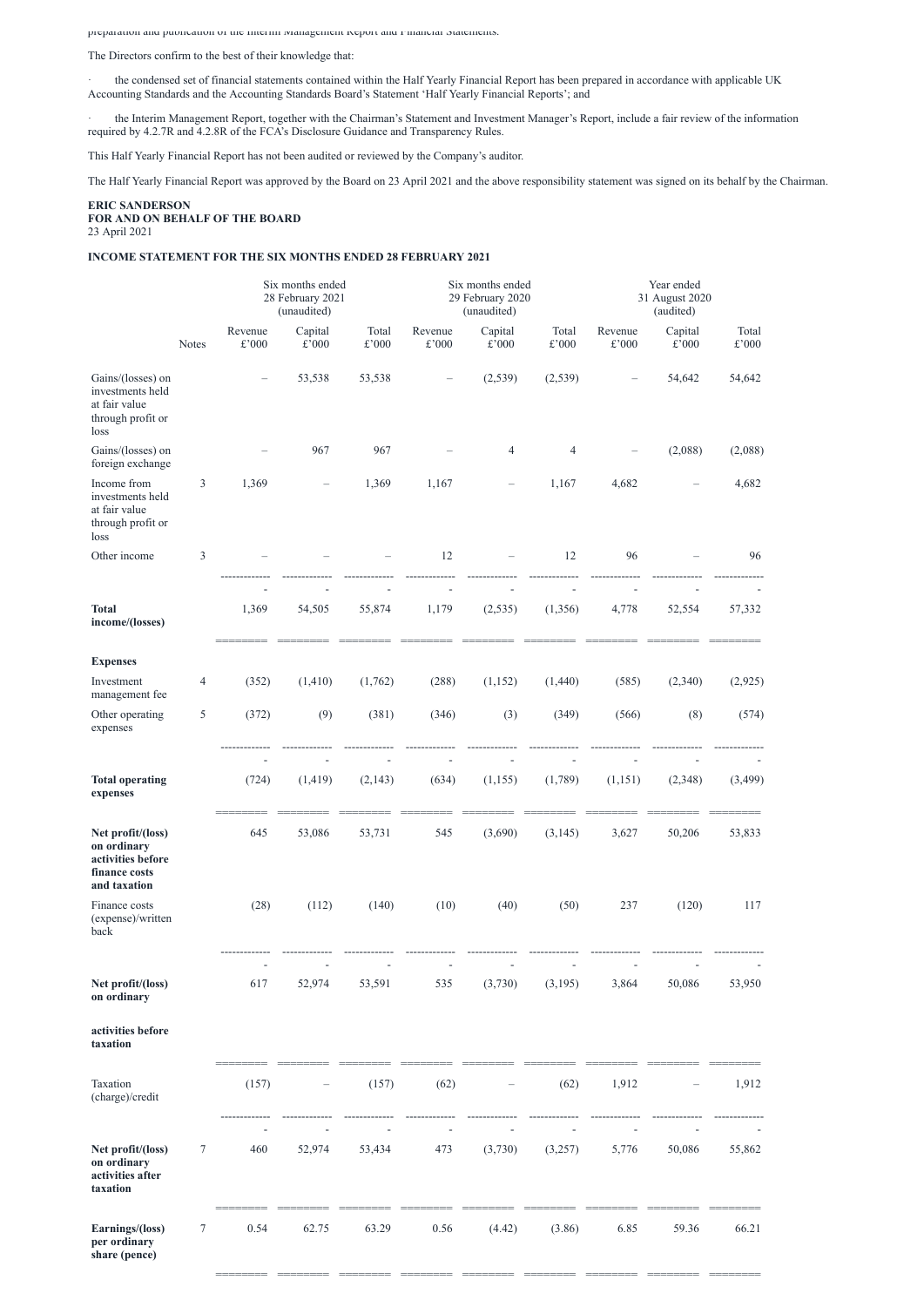======== ======== ======== ======== ======== ======== ======== ======== ========

The total column of this statement represents the Company's profit and loss account. The supplementary revenue and capital columns are both prepared under guidance published by the Association of Investment Companies (AIC). All items in the above statement derive from continuing operations. No operations were acquired or discontinued during the period. All income is attributable to the equity holders of the Company.

The net profit/(loss) on ordinary activities for the period disclosed above represents the Company's total comprehensive income/(loss).

# **STATEMENT OF CHANGES IN EQUITY FOR THE SIX MONTHS ENDED 28 FEBRUARY 2021**

|                                                              | <b>Notes</b> | Called<br>up share<br>capital<br>£'000 | Share<br>premium<br>account<br>£'000 | Capital<br>redemption<br>reserve<br>£'000 | Special<br>reserve<br>£'000 | Capital<br>reserves<br>£'000 | Revenue<br>reserve<br>£'000 | Total<br>$\pounds$ '000 |
|--------------------------------------------------------------|--------------|----------------------------------------|--------------------------------------|-------------------------------------------|-----------------------------|------------------------------|-----------------------------|-------------------------|
| For the six months<br>ended 28 February<br>2021 (unaudited)  |              |                                        |                                      |                                           |                             |                              |                             |                         |
| At 31 August 2020                                            |              | 110                                    |                                      | 130                                       | 47,339                      | 329,341                      | 10,941                      | 387,861                 |
| Total comprehensive<br>income:                               |              |                                        |                                      |                                           |                             |                              |                             |                         |
| Net profit for the<br>period                                 |              |                                        |                                      |                                           |                             | 52,974                       | 460                         | 53,434                  |
| Transactions with<br>owners, recorded<br>directly to equity: |              |                                        |                                      |                                           |                             |                              |                             |                         |
| Ordinary shares<br>issued from treasury                      |              |                                        | 3,373                                |                                           | 2,458                       |                              |                             | 5,831                   |
| Share issue costs                                            |              |                                        |                                      |                                           | (12)                        |                              |                             | (12)                    |
| Dividends paid <sup>1</sup>                                  | 6            |                                        |                                      |                                           |                             |                              | (3,710)                     | (3,710)                 |
|                                                              |              |                                        |                                      |                                           |                             |                              |                             |                         |
| At 28 February<br>2021                                       |              | 110                                    | 3,373                                | 130                                       | 49,785                      | 382,315                      | 7,691                       | 443,404                 |
| For the six months<br>ended 29 February<br>2020 (unaudited)  |              |                                        |                                      |                                           |                             |                              |                             |                         |
| At 31 August 2019                                            |              | 110                                    |                                      | 130                                       | 48,845                      | 279,255                      | 10,102                      | 338,442                 |
| Total comprehensive<br>income:                               |              |                                        |                                      |                                           |                             |                              |                             |                         |
| Net (loss)/profit for<br>the period                          |              |                                        |                                      |                                           |                             | (3,730)                      | 473                         | (3,257)                 |
| Transactions with<br>owners, recorded<br>directly to equity: |              |                                        |                                      |                                           |                             |                              |                             |                         |
| Ordinary shares<br>purchased into<br>treasury                |              |                                        |                                      |                                           | (1, 498)                    |                              |                             | (1, 498)                |
| Share purchase costs                                         |              |                                        |                                      |                                           | (8)                         |                              |                             | (8)                     |
| Dividends paid <sup>2</sup>                                  | 6            |                                        |                                      |                                           |                             |                              | (3,461)                     | (3,461)                 |
|                                                              |              |                                        |                                      |                                           |                             |                              |                             |                         |
| <b>At 29 February</b><br>2020                                |              | 110                                    |                                      | 130                                       | 47,339                      | 275,525                      | 7,114                       | 330,218                 |
| For the year ended<br>31 August 2020<br>(audited)            |              |                                        |                                      |                                           |                             |                              |                             |                         |
| At 31 August 2019                                            |              | 110                                    |                                      | 130                                       | 48,845                      | 279,255                      | 10,102                      | 338,442                 |

Total comprehensive

| income:                                                      |   |                          |                          |                          |         |                          |          |  |
|--------------------------------------------------------------|---|--------------------------|--------------------------|--------------------------|---------|--------------------------|----------|--|
| Net profit for the                                           |   |                          |                          | $\overline{\phantom{0}}$ | 50,086  | 5,776                    | 55,862   |  |
| year                                                         |   |                          |                          |                          |         |                          |          |  |
| Transactions with<br>owners, recorded<br>directly to equity: |   |                          |                          |                          |         |                          |          |  |
| Ordinary shares<br>purchased into<br>treasury                |   |                          |                          | (1, 498)                 |         | —                        | (1, 498) |  |
| Share purchase costs                                         |   |                          |                          | (8)                      |         |                          | (8)      |  |
| Dividends paid <sup>3</sup>                                  | 6 | $\overline{\phantom{0}}$ |                          |                          | —       | (4,937)                  | (4,937)  |  |
|                                                              |   | $\overline{\phantom{0}}$ | $\overline{\phantom{0}}$ |                          |         | $\overline{\phantom{0}}$ |          |  |
| <b>At 31 August 2020</b>                                     |   | 110                      | 130                      | 47,339                   | 329,341 | 10,941                   | 387,861  |  |

<sup>1</sup> Final dividend paid in respect of the year ended 31 August 2020 of 4.40p per share was declared on 22 October 2020 and paid on 9 December 2020.

======== ======== ======== ======== ======== ======== ========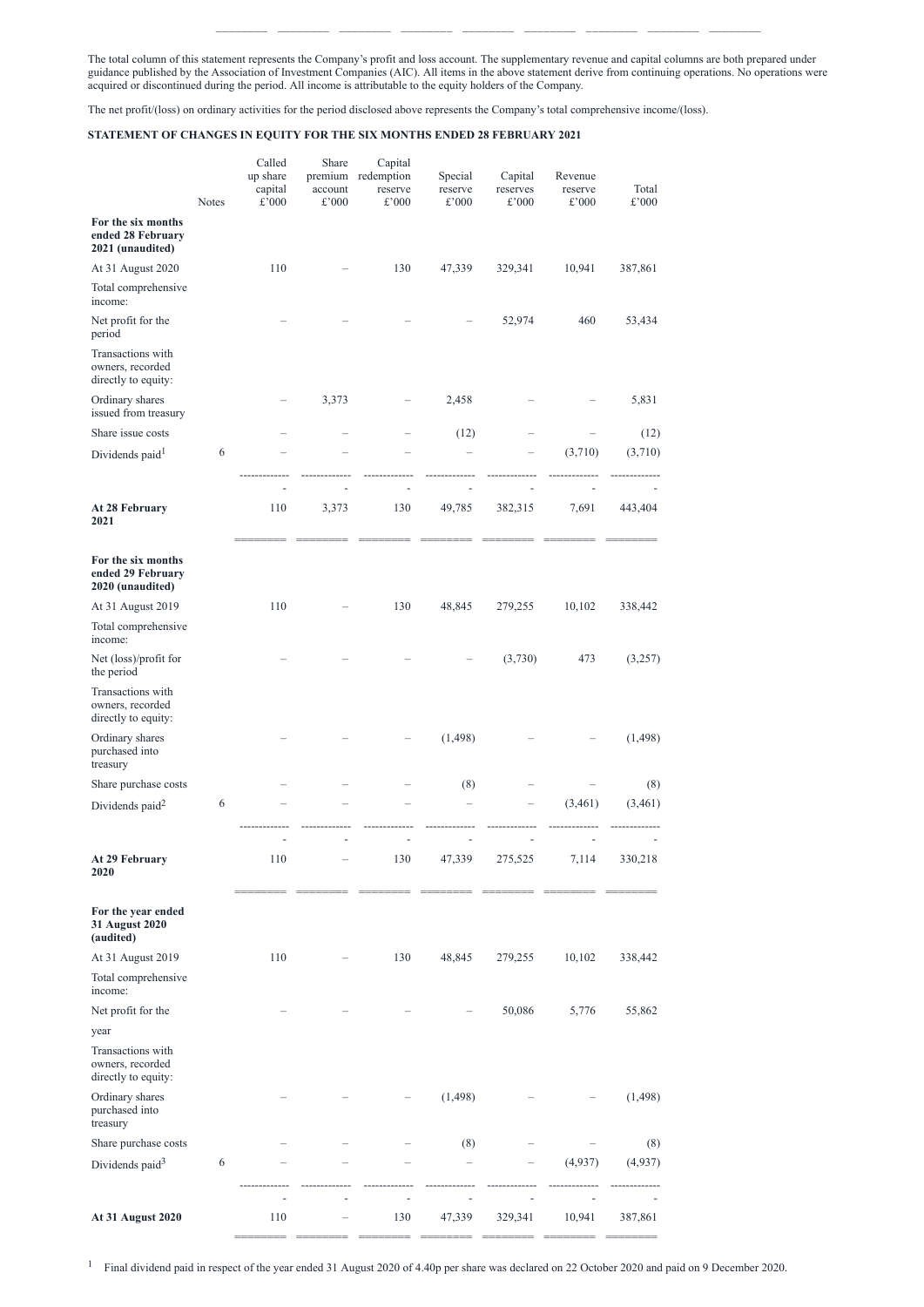<sup>2</sup> Final dividend paid in respect of the year ended 31 August 2019 of 4.10p per share was declared on 22 October 2019 and paid on 10 December 2019.

 $3$  Interim dividend paid in respect of the year ended 31 August 2020 of 1.75p per share was declared on 27 April 2020 and paid on 10 June 2020. Final dividend paid in respect of the year ended 31 August 2019 of 4.10p per share was declared on 22 October 2019 and paid on 10 December 2019.

The transaction costs incurred on the acquisition of investments amounted to £63,000 for the six months ended 28 February 2021 (six months ended 29 February 2020: £73,000; year ended 31 August 2020: £138,000). Costs relating to the disposal of investments amounted to £38,000 for the six months ended 28 February 2021 (six months ended 29 February 2020: £13,000; year ended 31 August 2020: £61,000). All transaction costs have been included within capital reserves.

The share premium account and capital redemption reserve are not distributable profits under the Companies Act 2006. The special reserve may be used as distributable profits for all purposes and, in particular, for the repurchase by the Company of its ordinary shares and for payment as dividends. In accordance with the Company's Articles of Association, net capital reserves may be distributed by way of the repurchase by the Company of its ordinary shares and for payment as dividends.

# **BALANCE SHEET AS AT 28 FEBRUARY 2021**

|                                                       | <b>Notes</b> | 28<br>February<br>2021<br>(unaudited)<br>£'000 | 29<br>February<br>2020<br>(unaudited)<br>£'000 | 31 August<br>2020<br>(audited)<br>£'000                                                                                                                                                                                                                                                                                                                                                                                                                         |
|-------------------------------------------------------|--------------|------------------------------------------------|------------------------------------------------|-----------------------------------------------------------------------------------------------------------------------------------------------------------------------------------------------------------------------------------------------------------------------------------------------------------------------------------------------------------------------------------------------------------------------------------------------------------------|
| <b>Fixed assets</b>                                   |              |                                                |                                                |                                                                                                                                                                                                                                                                                                                                                                                                                                                                 |
| Investments held at fair value through profit or loss |              | 475,020                                        | 354,261                                        | 409,802                                                                                                                                                                                                                                                                                                                                                                                                                                                         |
| <b>Current assets</b>                                 |              |                                                |                                                |                                                                                                                                                                                                                                                                                                                                                                                                                                                                 |
| Debtors                                               |              | 2,281                                          | 2,372                                          | 1,871                                                                                                                                                                                                                                                                                                                                                                                                                                                           |
| Cash and cash equivalents                             |              |                                                |                                                | 141                                                                                                                                                                                                                                                                                                                                                                                                                                                             |
| Total current assets                                  |              | 2,281                                          | 2,372                                          | 2,012                                                                                                                                                                                                                                                                                                                                                                                                                                                           |
| Creditors - amounts falling due within one year       |              |                                                |                                                |                                                                                                                                                                                                                                                                                                                                                                                                                                                                 |
| Bank overdraft                                        |              | (31, 538)                                      | (18,918)                                       | (21, 817)                                                                                                                                                                                                                                                                                                                                                                                                                                                       |
| Other creditors                                       |              | (2,359)                                        | (7, 497)                                       | (2,136)                                                                                                                                                                                                                                                                                                                                                                                                                                                         |
| Total current liabilities                             |              | (33,897)                                       | (26, 415)                                      | (23,953)                                                                                                                                                                                                                                                                                                                                                                                                                                                        |
| Net current liabilities                               |              | (31,616)                                       | (24, 043)                                      | (21, 941)                                                                                                                                                                                                                                                                                                                                                                                                                                                       |
| Net assets                                            |              | 443,404                                        | 330,218                                        | 387,861                                                                                                                                                                                                                                                                                                                                                                                                                                                         |
| <b>Capital and reserves</b>                           |              |                                                |                                                |                                                                                                                                                                                                                                                                                                                                                                                                                                                                 |
| Called up share capital                               | 8            | 110                                            | 110                                            | 110                                                                                                                                                                                                                                                                                                                                                                                                                                                             |
| Share premium account                                 |              | 3,373                                          |                                                |                                                                                                                                                                                                                                                                                                                                                                                                                                                                 |
| Capital redemption reserve                            |              | 130                                            | 130                                            | 130                                                                                                                                                                                                                                                                                                                                                                                                                                                             |
| Special reserve                                       |              | 49,785                                         | 47,339                                         | 47,339                                                                                                                                                                                                                                                                                                                                                                                                                                                          |
| Capital reserves                                      |              | 382,315                                        | 275,525                                        | 329,341                                                                                                                                                                                                                                                                                                                                                                                                                                                         |
| Revenue reserve                                       |              | 7,691                                          | 7,114                                          | 10,941                                                                                                                                                                                                                                                                                                                                                                                                                                                          |
| <b>Total shareholders' funds</b>                      |              |                                                | --------------<br>443,404 330,218<br>========  | 387,861                                                                                                                                                                                                                                                                                                                                                                                                                                                         |
| Net asset value per ordinary share (pence)            | 7            | 519.22                                         | 391.61                                         | 459.97                                                                                                                                                                                                                                                                                                                                                                                                                                                          |
|                                                       |              | ======                                         | ________                                       | $\begin{tabular}{ll} \multicolumn{3}{l}{{\color{blue}\textbf{1}}}\\[-2.0mm]{\color{blue}\textbf{2}}\\[-2.0mm]{\color{blue}\textbf{2}}\\[-2.0mm]{\color{blue}\textbf{2}}\\[-2.0mm]{\color{blue}\textbf{3}}\\[-2.0mm]{\color{blue}\textbf{4}}\\[-2.0mm]{\color{blue}\textbf{4}}\\[-2.0mm]{\color{blue}\textbf{4}}\\[-2.0mm]{\color{blue}\textbf{4}}\\[-2.0mm]{\color{blue}\textbf{4}}\\[-2.0mm]{\color{blue}\textbf{4}}\\[-2.0mm]{\color{blue}\textbf{4}}\\[-2.0$ |

#### **STATEMENT OF CASH FLOWS FOR THE SIX MONTHS ENDED 28 FEBRUARY 2021**

| Six months Six months |          |                  |
|-----------------------|----------|------------------|
| ended                 |          | ended Year ended |
| 28                    |          | 29 31 August     |
| February              | February | 2020             |

| 2021                    | 2020           | (audited) |
|-------------------------|----------------|-----------|
| (unaudited) (unaudited) |                | $£$ '000  |
| $£$ '000                | $\pounds$ '000 |           |

# **Operating activities**

| Net profit/(loss) on ordinary activities before taxation                | 53,591    | (3,195)   | 53,950    |
|-------------------------------------------------------------------------|-----------|-----------|-----------|
| Add back finance costs expense/(written back)                           | 140       | 50        | (117)     |
| (Gains)/losses on investments held at fair value through profit or loss | (53, 538) | 2,539     | (54, 642) |
| (Gains)/losses on foreign exchange                                      | (967)     | (4)       | 2,088     |
| Sales of investments held at fair value through profit or loss          | 53,760    | 47,577    | 121,281   |
| Purchases of investments held at fair value through profit or loss      | (66, 578) | (60, 019) | (135,627) |
| Decrease/(increase) in debtors                                          | 389       | (224)     | (351)     |
| Increase/(decrease) in other creditors                                  | 223       | (810)     | (872)     |
| Taxation on investment income                                           | (291)     | (62)      | (653)     |
| Interest paid                                                           | (140)     | (50)      | (150)     |
| Refund of UK corporation tax                                            |           |           | 1,461     |
| Refund of withholding tax reclaims                                      | 686       | 148       | 392       |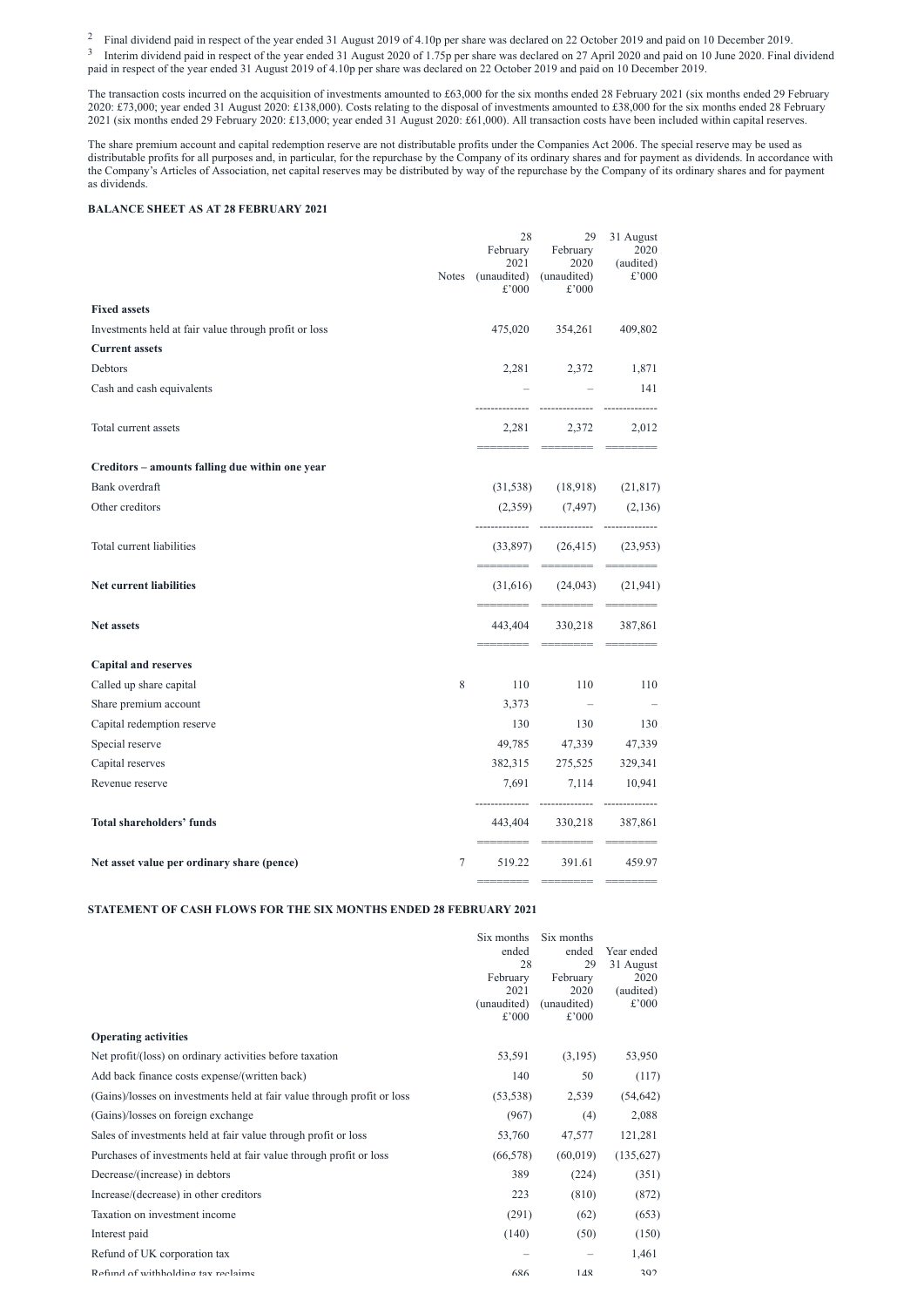| iverunu or winnionumg tax rectanno                            | <b>UUU</b> | $1 - U$                                 | J/L       |
|---------------------------------------------------------------|------------|-----------------------------------------|-----------|
| Net cash used in operating activities                         |            | $(12,725)$ $(14,050)$<br>========= ==== | (13,240)  |
| <b>Financing activities</b>                                   |            |                                         |           |
| Ordinary shares purchased into treasury                       |            | (1, 498)                                | (1,498)   |
| Ordinary shares issued from treasury                          | 5,618      |                                         |           |
| Share reissue/purchase costs                                  | (12)       | (8)                                     | (8)       |
| Dividends paid                                                |            | $(3,710)$ $(3,461)$ $(4,937)$           |           |
| Net cash used in financing activities                         |            | $1,896$ $(4,967)$ $(6,443)$             |           |
| Decrease in cash and cash equivalents                         | (10, 829)  | eccecce eccecce<br>(19,017)             | (19,683)  |
| Cash and cash equivalents at the beginning of the period/year | (21,676)   | 95                                      | 95        |
| Effect of foreign exchange rate changes                       |            | 967 4                                   | (2,088)   |
| Cash and cash equivalents at the end of the period/year       |            | $(31,538)$ $(18,918)$                   | (21,676)  |
| <b>Comprised of:</b>                                          |            |                                         |           |
| Cash at bank                                                  |            |                                         | 141       |
| Bank overdraft                                                | (31, 538)  | (18,918)                                | (21, 817) |
|                                                               |            | $(31,538)$ $(18,918)$                   | (21,676)  |

======== ======== ========

#### **NOTES TO THE FINANCIAL STATEMENTS FOR THE SIX MONTHS ENDED 28 FEBRUARY 2021**

#### **1. PRINCIPAL ACTIVITY**

The principal activity of the Company is that of an investment trust company within the meaning of Section 1158 of the Corporation Tax Act 2010.

## **2. BASIS OF PREPARATION**

The Financial Statements of the Company are prepared on a going concern basis in accordance with Financial Reporting Standard 104 Interim Financial Reporting (FRS 104) applicable in the United Kingdom and Republic of Ireland and the revised Statement of Recommended Practice - 'Financial Statements of Investment Trust Companies and Venture Capital Trusts' (SORP) issued by the Association of Investment Companies (AIC) in October 2019 and the provisions of the Companies Act 2006.

The accounting policies and estimation techniques applied for the condensed set of financial statements are as set out in the Company's Annual Report and Financial Statements for the year ended 31 August 2020.

#### **3. INCOME**

|                                    | Six months  | Six months  |            |
|------------------------------------|-------------|-------------|------------|
|                                    | ended       | ended       | Year ended |
|                                    | 28          | 29          | 31 August  |
|                                    | February    | February    | 2020       |
|                                    | 2021        | 2020        | (audited)  |
|                                    | (unaudited) | (unaudited) | £'000      |
|                                    | £'000       | £'000       |            |
| <b>Investment income:</b>          |             |             |            |
| UK dividends                       |             |             | 472        |
| Overseas dividends                 | 1,346       | 1,104       | 4,147      |
| Overseas special dividends         | 23          | 63          | 63         |
|                                    |             |             |            |
|                                    | 1,369       | 1,167       | 4,682      |
|                                    |             |             |            |
| Other income:                      |             |             |            |
| Interest on corporation tax refund |             |             | 80         |

| Interest on withholding tax reclaims |                 | 12                | 16       |
|--------------------------------------|-----------------|-------------------|----------|
|                                      | $\sim$          | 12                | 96       |
|                                      |                 |                   |          |
| <b>Total income</b>                  |                 | 1,369 1,179 4,778 |          |
|                                      | _____<br>______ | _________         | ________ |

Dividends and interest received in cash during the period amounted to £1,369,000 and £nil respectively (six months ended 29 February 2020: £850,000 and £12,000; year ended 31 August 2020: £3,651,000 and £96,000).

No special dividends have been recognised in capital during the period (six months ended 29 February 2020: £nil; year ended 31 August 2020: £nil).

### **4. INVESTMENT MANAGEMENT FEE**

|            |                  | Six months ended<br>28 February 2021<br>(unaudited) |                |                  | Six months ended<br>29 February 2020<br>31 August 2020<br>(audited)<br>(unaudited) |                | Year ended       |                  |                |
|------------|------------------|-----------------------------------------------------|----------------|------------------|------------------------------------------------------------------------------------|----------------|------------------|------------------|----------------|
|            | Revenue<br>£'000 | Capital<br>£'000                                    | Total<br>£'000 | Revenue<br>£'000 | Capital<br>£'000                                                                   | Total<br>£'000 | Revenue<br>£'000 | Capital<br>£'000 | Total<br>£'000 |
| Investment | 352              | .410                                                | .762           | 288              | .152                                                                               | .440           | 585              | 2.340            | 2.925          |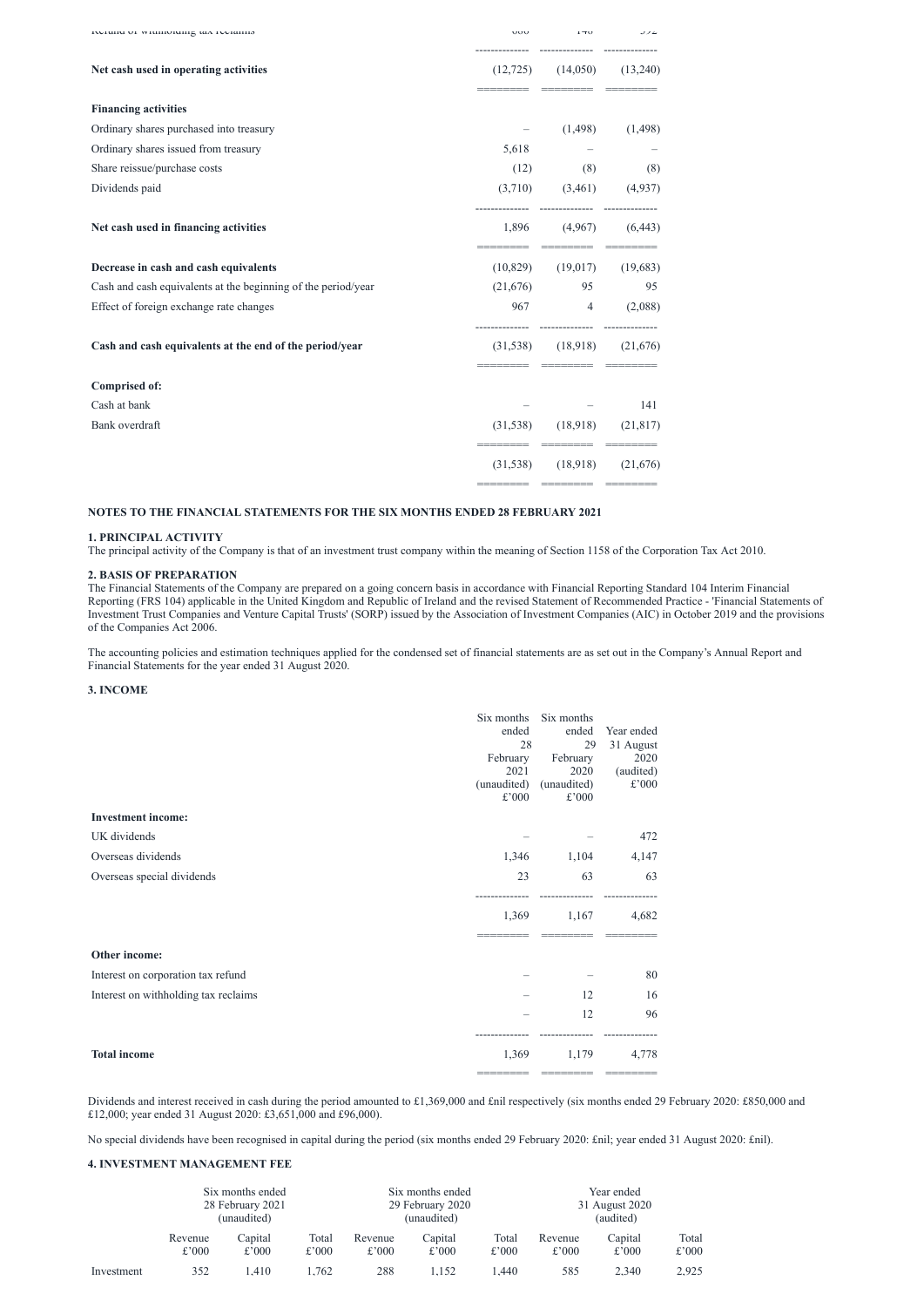======== ======== ======== ======== ======== ======== ======== ======== ========

The investment management fee is levied quarterly, based on 0.85% per annum of net asset value on the last day of each month. The investment management fee is allocated 80% to capital reserves and 20% to the revenue reserve.

 $\overline{35}$  ,  $\overline{35}$  ,  $\overline{35}$  ,  $\overline{35}$  ,  $\overline{35}$  ,  $\overline{35}$  ,  $\overline{35}$  ,  $\overline{35}$  ,  $\overline{35}$  ,  $\overline{35}$  ,  $\overline{35}$  ,  $\overline{35}$  ,  $\overline{35}$  ,  $\overline{35}$  ,  $\overline{35}$  ,  $\overline{35}$  ,  $\overline{35}$  ,  $\overline{35}$  ,  $\overline{$ 

# **5. OTHER OPERATING EXPENSES**

|                                   | Six months<br>ended<br>28 February<br>2021<br>(unaudited)<br>£'000 | Six months<br>ended<br>29 February<br>2020<br>(unaudited)<br>£'000 | Year<br>ended<br>31 August<br>2020<br>(audited)<br>$\pounds$ '000 |
|-----------------------------------|--------------------------------------------------------------------|--------------------------------------------------------------------|-------------------------------------------------------------------|
| <b>Broker</b> fees                | 23                                                                 | 24                                                                 | 48                                                                |
| Custody fees                      | 29                                                                 | 26                                                                 | 50                                                                |
| Depositary fees                   | 23                                                                 | 17                                                                 | 36                                                                |
| Audit fees                        | 25                                                                 | 15                                                                 | 34                                                                |
| Legal fees                        | 13                                                                 | 12                                                                 | 24                                                                |
| Registrars' fees                  | 38                                                                 | 38                                                                 | 80                                                                |
| Directors' emoluments             | 63                                                                 | 64                                                                 | 131                                                               |
| Marketing fees                    | 53                                                                 | 47                                                                 | 111                                                               |
| Postage and printing fees         | 19                                                                 | 32                                                                 | 64                                                                |
| Tax agent fees                    | 18                                                                 | 18                                                                 | 36                                                                |
| AIC fees                          | 12                                                                 | 13                                                                 | 26                                                                |
| Professional fees                 | 9                                                                  | 5                                                                  | 15                                                                |
| Write back of prior year expenses |                                                                    |                                                                    | (156)                                                             |
| Other administration costs        | 47                                                                 | 35                                                                 | 67                                                                |
|                                   | 372                                                                | 346                                                                | 566                                                               |
| Allocated to capital              |                                                                    |                                                                    |                                                                   |
| Custody transaction charges       | 9                                                                  | $\overline{3}$                                                     | 8                                                                 |
|                                   | 381                                                                | 349                                                                | 574                                                               |
|                                   |                                                                    |                                                                    |                                                                   |

## **6. DIVIDENDS**

The Directors have declared an interim dividend of 1.75p per share for the period ended 28 February 2021, payable on 4 June 2021 to shareholders on the register on 7 May 2021. The total cost of the dividend based on 87,308,101 ordinary shares in issue at 23 April 2021 was £1,528,000 (29 February 2020: £1,476,000).

In accordance with FRS 102, Section 32 'Events After the End of the Reporting Period', the interim dividend payable on the ordinary shares has not been included as a liability in the financial statements, as interim dividends are only recognised when they have been paid.

# **7. EARNINGS AND NET ASSET VALUE PER ORDINARY SHARE**

Revenue and capital returns per share and net asset value per share are shown below and have been calculated using the following:

|                                                                                                                                          | Six months<br>ended<br>28<br>February<br>2021<br>(unaudited) | Six months<br>ended<br>29<br>February<br>2020<br>(unaudited) | Year<br>ended<br>31 August<br>2020<br>(audited) |
|------------------------------------------------------------------------------------------------------------------------------------------|--------------------------------------------------------------|--------------------------------------------------------------|-------------------------------------------------|
| Net revenue profit attributable to ordinary shareholders $(\text{\pounds} 000)$                                                          | 460                                                          | 473                                                          | 5,776                                           |
| Net capital profit/(loss) attributable to ordinary shareholders $(\text{\pounds} 000)$                                                   |                                                              | $52,974$ $(3,730)$                                           | 50,086                                          |
| Total profit/(loss) attributable to ordinary shareholders (£'000)                                                                        | 53,434                                                       | (3,257)                                                      | 55,862                                          |
| Total shareholders' funds (£'000)                                                                                                        |                                                              | 443,404 330,218<br>________                                  | 387,861                                         |
| <b>Earnings per share</b>                                                                                                                |                                                              |                                                              |                                                 |
| The weighted average number of ordinary shares in issue during the period, on<br>which the return per ordinary share was calculated was: |                                                              | 84,431,258 84,415,871                                        | 84, 368, 978                                    |
| The actual number of ordinary shares in issue at the period end, on which the<br>net asset value per ordinary share was calculated was:  | 85,398,101                                                   | 84,323,101                                                   | 84, 323, 101                                    |
| Calculated on weighted average number of ordinary shares:                                                                                |                                                              |                                                              |                                                 |
| Revenue profit (pence)                                                                                                                   | 0.54                                                         | 0.56                                                         | 6.85                                            |
| Capital profit/(loss) (pence)                                                                                                            | 62.75                                                        | (4.42)                                                       | 59.36                                           |
| Total profit/(loss) (pence)                                                                                                              | 63.29                                                        | (3.86)                                                       | 66.21                                           |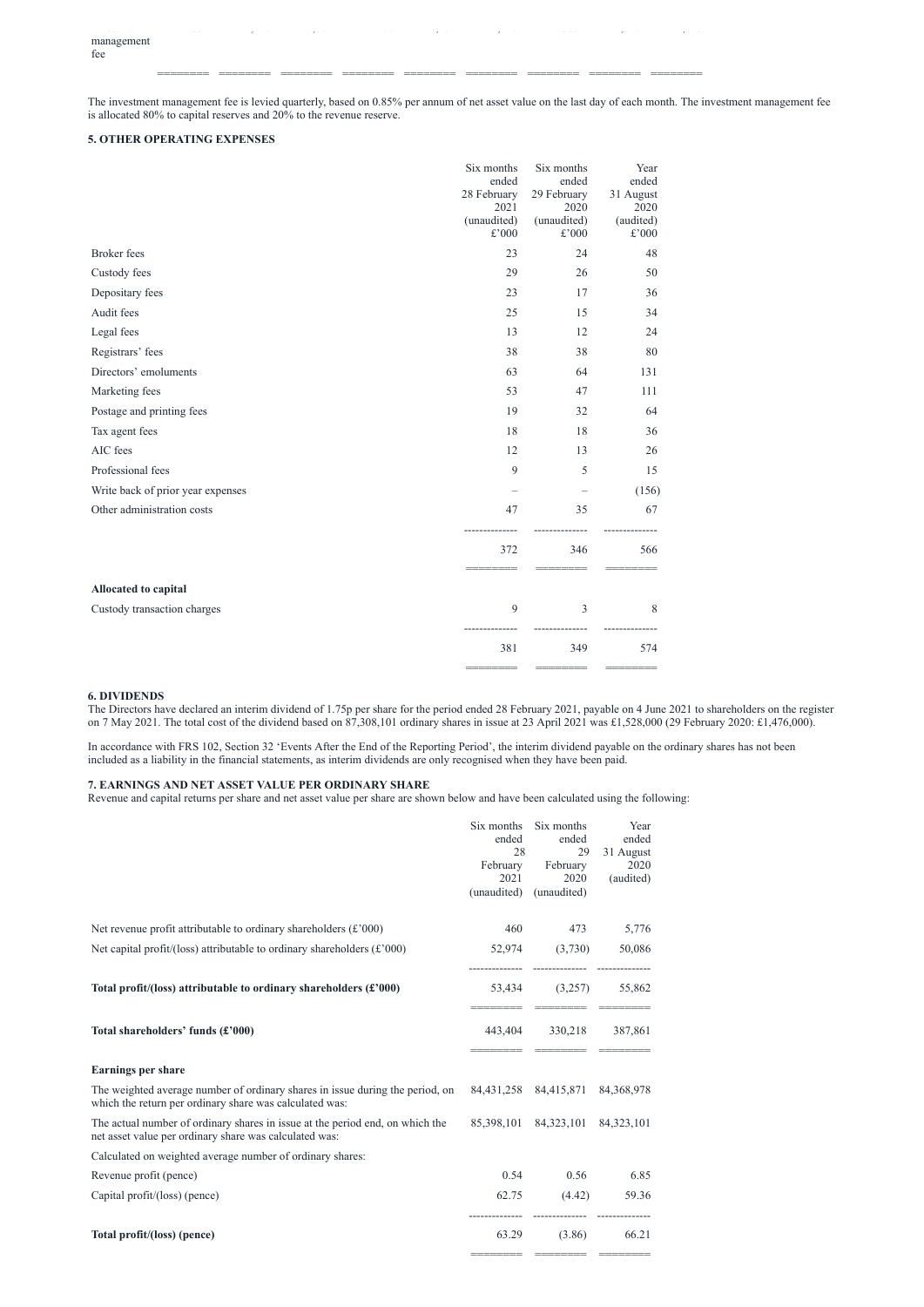|                                   | As at       | As at       | As at     |
|-----------------------------------|-------------|-------------|-----------|
|                                   | 28          | 29          | 31 August |
|                                   | February    | February    | 2020      |
|                                   | 2021        | 2020        | (audited) |
|                                   | (unaudited) | (unaudited) |           |
|                                   |             |             |           |
| Net asset value per share (pence) | 519.22      | 391.61      | 459.97    |
| Ordinary share price (pence)      | 526.00      | 379.00      | 447.00    |
|                                   |             |             |           |

There are no dilutive securities at 28 February 2021 (29 February 2020: nil; 31 August 2020: nil).

# **8. CALLED UP SHARE CAPITAL**

|                                                                | Ordinary<br>shares      | Treasury<br>shares      | Total<br>shares<br>number | Nominal<br>value<br>$£$ '000 |
|----------------------------------------------------------------|-------------------------|-------------------------|---------------------------|------------------------------|
| (unaudited)                                                    | number                  | number                  |                           |                              |
| Allotted, called up and fully paid share capital<br>comprised: |                         |                         |                           |                              |
| Ordinary shares of 0.1p each                                   |                         |                         |                           |                              |
| At 31 August 2020                                              | 84, 323, 101            | 26,005,837              | 110,328,938               | 110                          |
| Ordinary shares issued from treasury                           | 1,075,000               | (1,075,000)             |                           |                              |
| At 28 February 2021                                            | 85,398,101<br>_________ | 24,930,837<br>_________ | 110,328,938               | 110                          |

During the six months ended 28 February 2021, 1,075,000 ordinary shares were issued from treasury for a total consideration, including expenses, of £5,819,000. No shares were issued from treasury in the periods of the six months ended 29 February 2020 and the year ended 31 August 2020. Since the period end and up to the date of this report, a further 1,910,000 shares have been reissued from treasury for a total consideration, including expenses, of £10,638,000.

During the six months ended 28 February 2021, no shares were repurchased. During the six months ended 29 February 2020 and the year ended 31 August 2020, 390,000 shares were repurchased and held in treasury for a total consideration, including expenses, of £1,506,000.

#### **9. FINANCIAL RISKS AND VALUATION OF FINANCIAL INSTRUMENTS**

The Company's investment activities expose it to the various types of risk which are associated with the financial instruments and markets in which it invests. The risks are substantially consistent with those disclosed in the previous annual financial statements with the exception of those outlined below.

#### **Market risk arising from price risk**

An outbreak of an infectious respiratory illness caused by a novel coronavirus known as COVID-19 has developed into a global pandemic and has resulted in travel restrictions, closed international borders, enhanced health screenings at ports of entry and elsewhere, disruption of and delays in health care service preparation and delivery, prolonged quarantines, cancellations, supply chain disruptions, and lower consumer demand, as well as general concern and uncertainty. The impact of COVID-19 has adversely affected the economies of many nations across the entire global economy, individual issuers and capital markets, and could continue to extents that cannot necessarily be foreseen. In addition, the impact of infectious illnesses in emerging market countries may be greater due to generally less established health care systems. Public health crises caused by the COVID-19 outbreak may exacerbate other pre-existing political, social and economic risks in certain countries or globally. The duration of the COVID-19 outbreak and its effects cannot be determined with certainty.

#### **Valuation of financial instruments**

Financial assets and financial liabilities are either carried in the Balance Sheet at their fair value (investments) or at an amount which is a reasonable approximation of fair value (due from brokers, dividends and interest receivable, due to brokers, accruals, cash and cash equivalents and overdrafts). Section 34 of FRS 102 requires the Company to classify fair value measurements using a fair value hierarchy that reflects the significance of inputs used in making the measurements. The valuation techniques used by the Company are explained in the accounting policies note on page 78 of the Annual Report and Financial Statements for the year ended 31 August 2020.

Categorisation within the hierarchy has been determined on the basis of the lowest level input that is significant to the fair value measurement of the relevant asset.

The fair value hierarchy has the following levels:

## **Level 1 – Quoted market price for identical instruments in active markets**

A financial instrument is regarded as quoted in an active market if quoted prices are readily and regularly available from an exchange, dealer, broker, industry group, pricing service or regulatory agency and those prices represent actual and regularly occurring market transactions on an arm's length basis. The Company does not adjust the quoted price for these instruments.

## **Level 2 – Valuation techniques using observable inputs**

This category includes instruments valued using quoted prices for similar instruments in markets that are considered less active, or other valuation techniques where all significant inputs are directly or indirectly observable from market data.

#### **Level 3 – Valuation techniques using significant unobservable inputs**

This category includes all instruments where the valuation technique includes inputs not based on market data and these inputs could have a significant impact on the instrument's valuation.

This category also includes instruments that are valued based on quoted prices for similar instruments where significant entity determined adjustments or assumptions are required to reflect differences between the instruments and instruments for which there is no active market. The Investment Manager considers observable data to be that market data that is readily available, regularly distributed or updated, reliable and verifiable, not proprietary and provided by independent sources that are actively involved in the relevant market.

The level in the fair value hierarchy within which the fair value measurement is categorised in its entirety is determined on the basis of the lowest level input that is significant to the fair value measurement. If a fair value measurement uses observable inputs that require significant adjustment based on unobservable inputs, that measurement is a Level 3 measurement.

Assessing the significance of a particular input to the fair value measurement in its entirety requires judgement, considering factors specific to the asset or liability. The determination of what constitutes 'observable' inputs requires significant judgement by the Investment Manager.

The table below is the analysis of the Company's financial instruments measured at fair value at the balance sheet date.

| Financial assets at fair value through profit or loss at 28 February | Level 1 | Level 2  | Level 3    | Total |
|----------------------------------------------------------------------|---------|----------|------------|-------|
| 2021                                                                 | £'000   | $£$ '000 | $\pm$ '000 | £'000 |
| (unaudited)                                                          |         |          |            |       |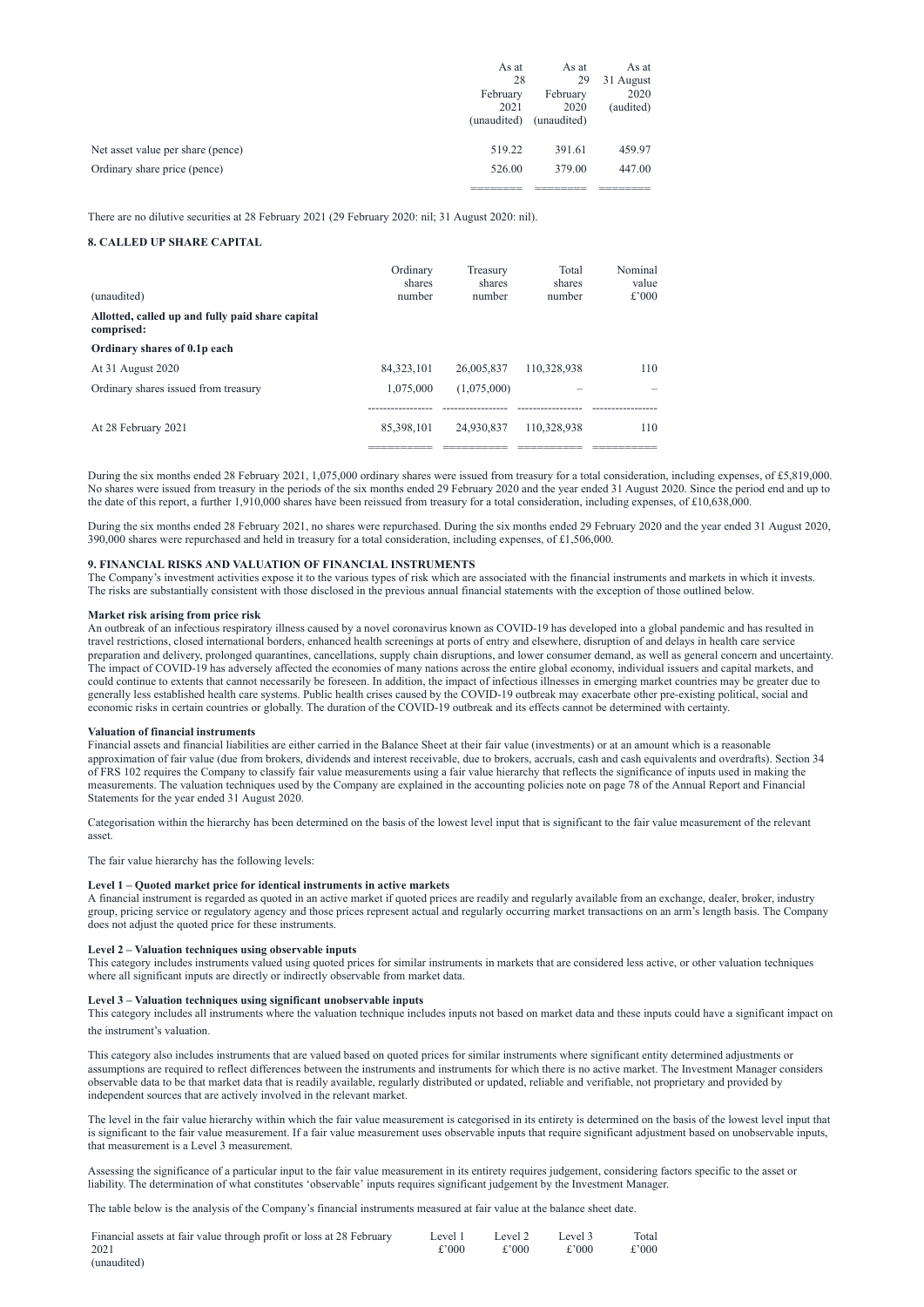| Equity investments                                                                          | 475,020          |                  |                  | 475,020        |
|---------------------------------------------------------------------------------------------|------------------|------------------|------------------|----------------|
| Financial assets at fair value through profit or loss at 29 February<br>2020<br>(unaudited) | Level 1<br>£'000 | Level 2<br>£'000 | Level 3<br>£'000 | Total<br>£'000 |
| Equity investments                                                                          | 354,261          |                  |                  | 354,261        |
| Financial assets at fair value through profit or loss at 31 August<br>2020<br>(audited)     | Level 1<br>£'000 | Level 2<br>£'000 | Level 3<br>£'000 | Total<br>£'000 |
| Equity investments                                                                          | 409,802          |                  |                  | 409,802        |

There were no transfers between levels for financial assets and financial liabilities during the period/year recorded at fair value as at 28 February 2021, 29 February 2020 and 31 August 2020. The Company did not hold any Level 3 securities throughout the six month period ended 28 February 2021 (six month period ended 29 February 2020: £nil; year ended 31 August 2020: £nil).

## **10. RELATED PARTY DISCLOSURE**

The Board consists of four non-executive Directors, all of whom are considered to be independent by the Board. None of the Directors has a service contract with the Company. The Chairman receives an annual fee of £41,000, the Chairman of the Audit and Management Engagement Committee receives an annual fee of £32,500 and each of the other Directors receives an annual fee of £28,000.

The investment management fee due for the six months ended 28 February 2021 amounted to £1,762,000 (six months ended 29 February 2020: £1,440,000; year ended 31 August 2020: £2,925,000).

As at 28 February 2021, the following members of the Board held shares in the Company: Eric Sanderson held 4,000 ordinary shares, Peter Baxter held 5,000 ordinary shares and Paola Subacchi held 5,500 ordinary shares.

Since the period end and up to the date of this report there have been no changes in Directors' holdings.

The transactions with the AIFM and Investment Manager are stated in note 11.

# **11. TRANSACTIONS WITH THE MANAGER AND THE INVESTMENT MANAGER**

BlackRock Fund Managers Limited (BFM) provides management and administration services to the Company under a contract which is terminable on six months' notice. BFM has (with the Company's consent) delegated certain portfolio and risk management services, and other ancillary services, to BlackRock Investment Management (UK) Limited (BIM (UK)). Further details of the investment management contract are disclosed on pages 39 and 40 in the Annual Report and Financial Statements for the year ended 31 August 2020.

Ed Hooper, Lansons Communications Tel: 020 7294 3620 E-mail: [BlackRockInvestmentTrusts@lansons.com](https://www.londonstockexchange.com/null) or [EdH@lansons.com](https://www.londonstockexchange.com/null)

At 28 February 2021, £1,762,000 was outstanding in respect of the investment management fee (six months ended 29 February 2020: £1,440,000; year ended 31 August 2020: £1,484,000).

The Half Yearly Financial Report will also be available on the BlackRock website at [www.blackrock.com/uk/brge.](http://www.blackrock.com/uk/brge) Neither the contents of the Manager's website nor the contents of any website accessible from hyperlinks on the Manager's website (or any other website) is incorporated into or forms part of this

In addition to the above services, BIM (UK) provided the Company with marketing services. The total fees paid or payable for these services for the six months ended 28 February 2021 amounted to £53,000 excluding VAT (six months ended 29 February 2020: £47,000; year ended 31 August 2020: £111,000). Marketing fees of £126,000 excluding VAT were outstanding at 28 February 2021 (29 February 2020: £117,000; 31 August 2020: £181,000).

The ultimate holding company of the Manager and the Investment Manager is BlackRock, Inc. a company incorporated in Delaware USA.

#### **12. CONTINGENT LIABILITIES**

There were no contingent liabilities at 28 February 2021 (29 February 2020: £nil; 31 August 2020: £nil).

# **13. PUBLICATION OF NON STATUTORY ACCOUNTS**

The financial information contained in this half yearly report does not constitute statutory accounts as defined in Section 435 of the Companies Act 2006. The financial information for the six months ended 28 February 2021 and 29 February 2020 has not been audited.

The information for the year ended 31 August 2020 has been extracted from the latest published audited financial statements, which have been filed with the Registrar of Companies. The report of the auditor on those accounts contained no qualification or statement under Sections 498 (2) or (3) of the Companies Act 2006.

#### **14. ANNUAL RESULTS**

The Board expects to announce the annual results for the year ending 31 August 2021 in early November 2021. Copies of the annual results announcement can be obtained from the Secretary on 020 7743 3000 or [cosec@blackrock.com](mailto:cosec@blackrock.com). The Annual Report should be available by November 2021 with the Annual General Meeting being held in December 2021.

EC2N 2DL

23 April 2021 For further information please contact:

Melissa Gallagher, Co-Head, Closed End Funds, BlackRock Investment Management (UK) Limited – 020 7743 3893

Stefan Gries, Fund Manager, BlackRock Investment Management (UK) Limited – 020 7743 3000

Emma Phillips, Media & Communications, BlackRock Investment Management (UK) Limited – Tel: 020 7743 2922

Press enquires:

#### END